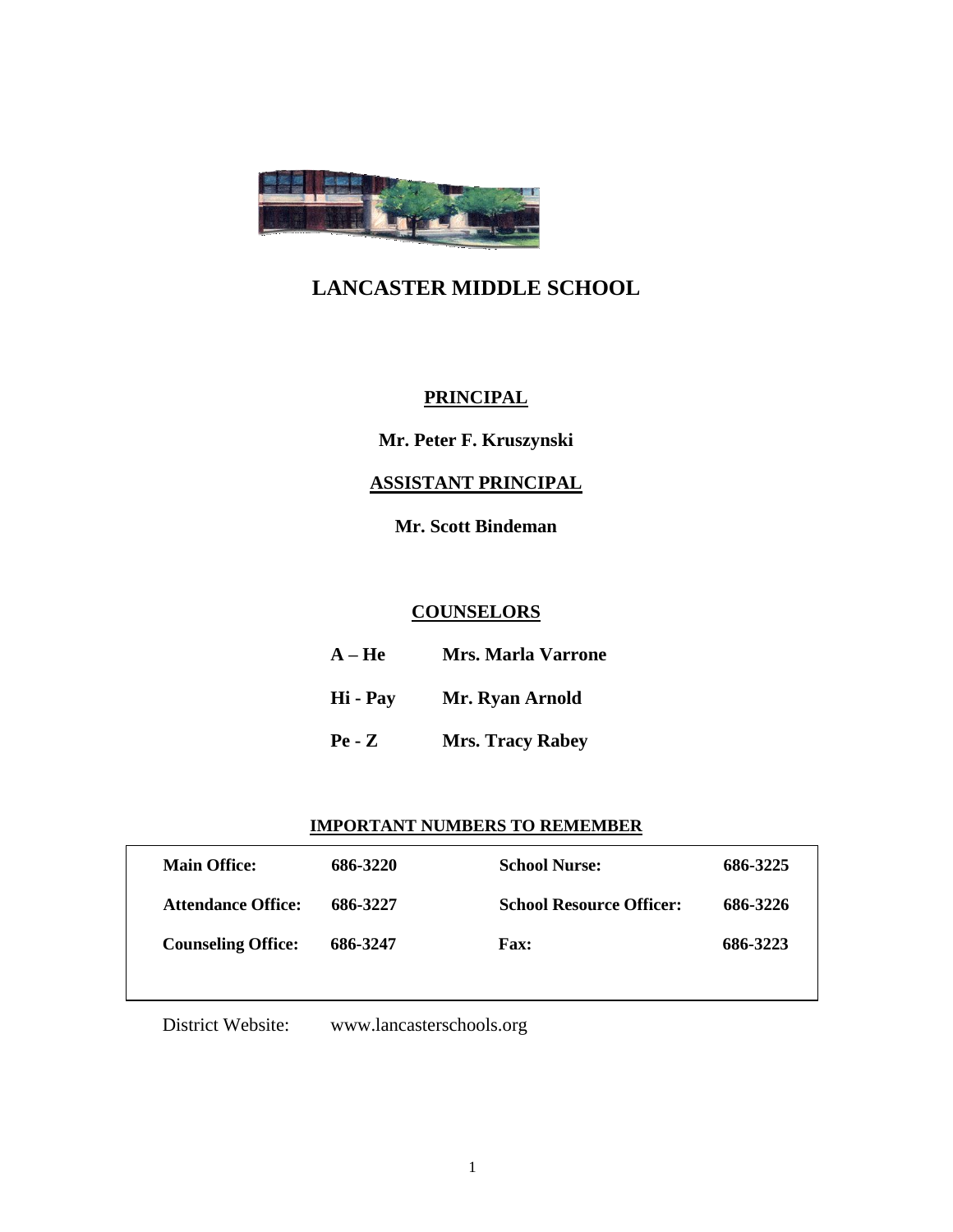Student Name and Homeroom #:

# **LANCASTER MIDDLE SCHOOL**

## **SCHEDULE**

Your schedule is determined by the period in which you have lunch:

|                 |                   | <b>PERIOD</b>     |             | START TIME | <b>END TIME</b> |
|-----------------|-------------------|-------------------|-------------|------------|-----------------|
| <b>HOMEROOM</b> |                   | 7:45 AM           | 7:55 AM     |            |                 |
|                 |                   | 7:59 AM           | 8:39 AM     |            |                 |
| 2               |                   | 8:43 AM           | 9:23 AM     |            |                 |
| 3               |                   | 9:27 AM           | 10:07 AM    |            |                 |
| 4               |                   |                   |             |            |                 |
| <b>LUNCH</b>    |                   |                   |             | 10:12 AM   | 10:43 AM        |
|                 | $4 - 5$           | $4 - 5$           | $4 - 5$     | 10:12 AM   | 10:52 AM        |
| $5-6$           |                   |                   |             | 10:48 AM   | 11:28 AM        |
|                 | 6<br><b>LUNCH</b> |                   |             | 10:57 AM   | 11:28 AM        |
|                 |                   | $6 - 7$           | $6 - 7$     | 10:57 AM   | 11:37 AM        |
| $7-8$           | $7 - 8$           |                   |             | 11:33 AM   | 12:13 PM        |
|                 |                   | 8<br><b>LUNCH</b> |             | 11:42 AM   | 12:13 PM        |
|                 |                   |                   | $8 - 9$     | 11:42 AM   | 12:22 PM        |
| $9 - 10$        | $9 - 10$          | $9 - 10$          |             | 12:18 PM   | 12:58 PM        |
|                 |                   |                   | 10<br>LUNCH | 12:27 PM   | 12:58 PM        |
| 11              |                   | 1:02 PM           | 1:42 PM     |            |                 |
| 12              |                   | 1:46 PM           | 2:27 PM     |            |                 |
|                 |                   |                   |             | End of Day | Announcements   |

Lancaster Middle School utilizes a rotating 6 day cycle. The first day of school will be day 1 the second day is day 2, and so on. The cycle rotates only when school is in session. Therefore, weekends and holidays should not be counted.

Most classes meet every day. However, some classes meet every other day, such as physical education and musical organizations.

If we should lose a day due to emergency closure, the next school day will follow the scheduled cycle of days.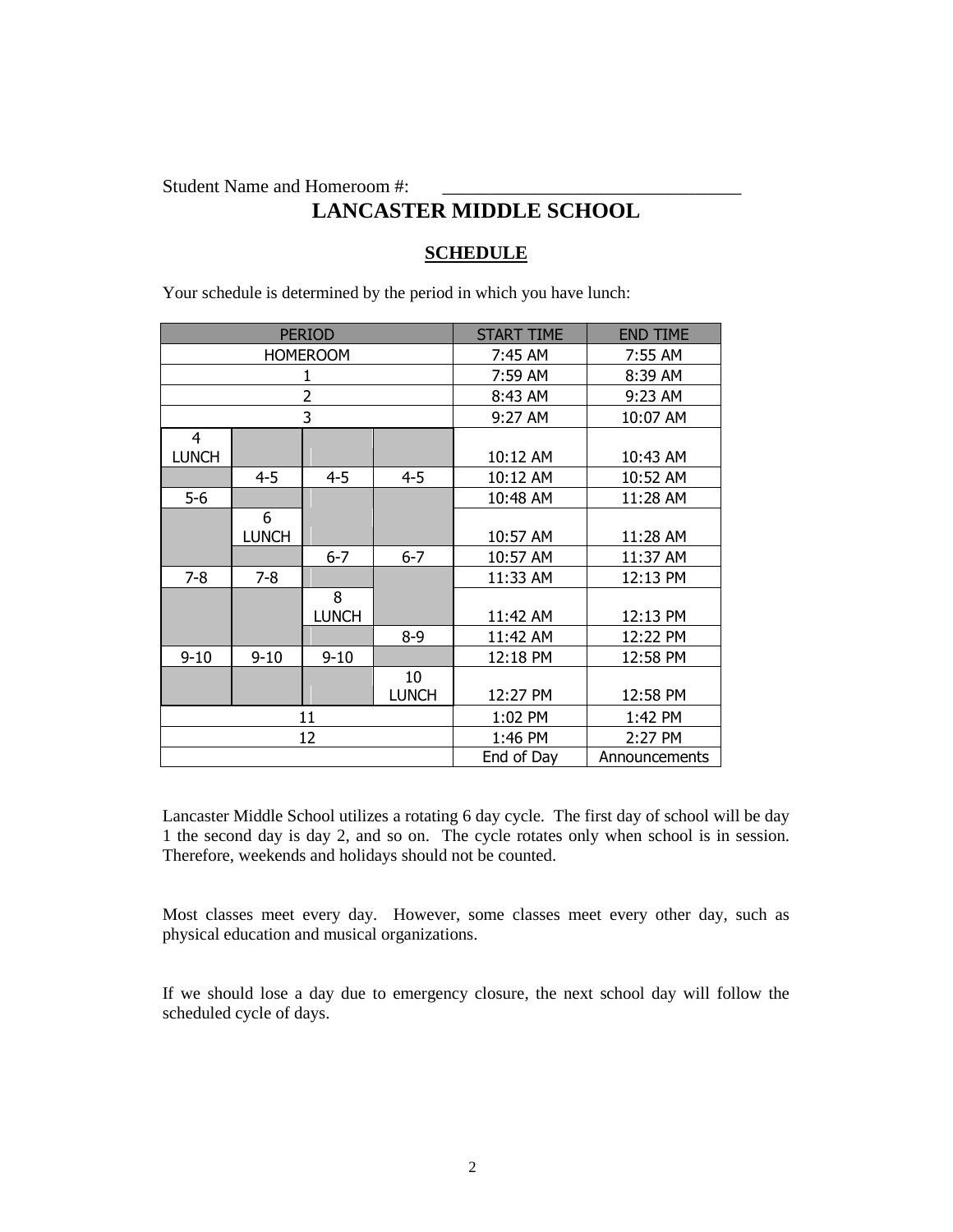## **LANCASTER MIDDLE SCHOOL**

148 Aurora Street Lancaster, NY 14086



## **MISSION STATEMENT**

The Lancaster Middle School Community is dedicated to providing a child-centered learning environment that will enable all students to become life-long productive members of society through the development of their physical, social and intellectual abilities, while respecting the rights, talents and individual differences of self and others.

Our vision at LMS is to create an environment where students are motivated and encouraged to achieve their personal best. This can only be accomplished by the dedication and hard work of everyone in our school.

Our belief statement: We, as an LMS community, believe that every student has the right to attend a school which allows for individuality, while providing numerous middle level experiences to enhance the academic and social aspects of learning.

We are extremely proud of the programs that we offer to our students, and we encourage you to make the most of your time with us. In addition to the excellent academic foundation, we offer many activities, clubs, and sports to help students become wellrounded, mature young adults. Our "Commitment to Excellence" is our promise to you and our expectation of every student.

We look forward to this school year with great excitement and hope all of our students will have a rewarding and successful year. **Welcome to Lancaster Middle School!**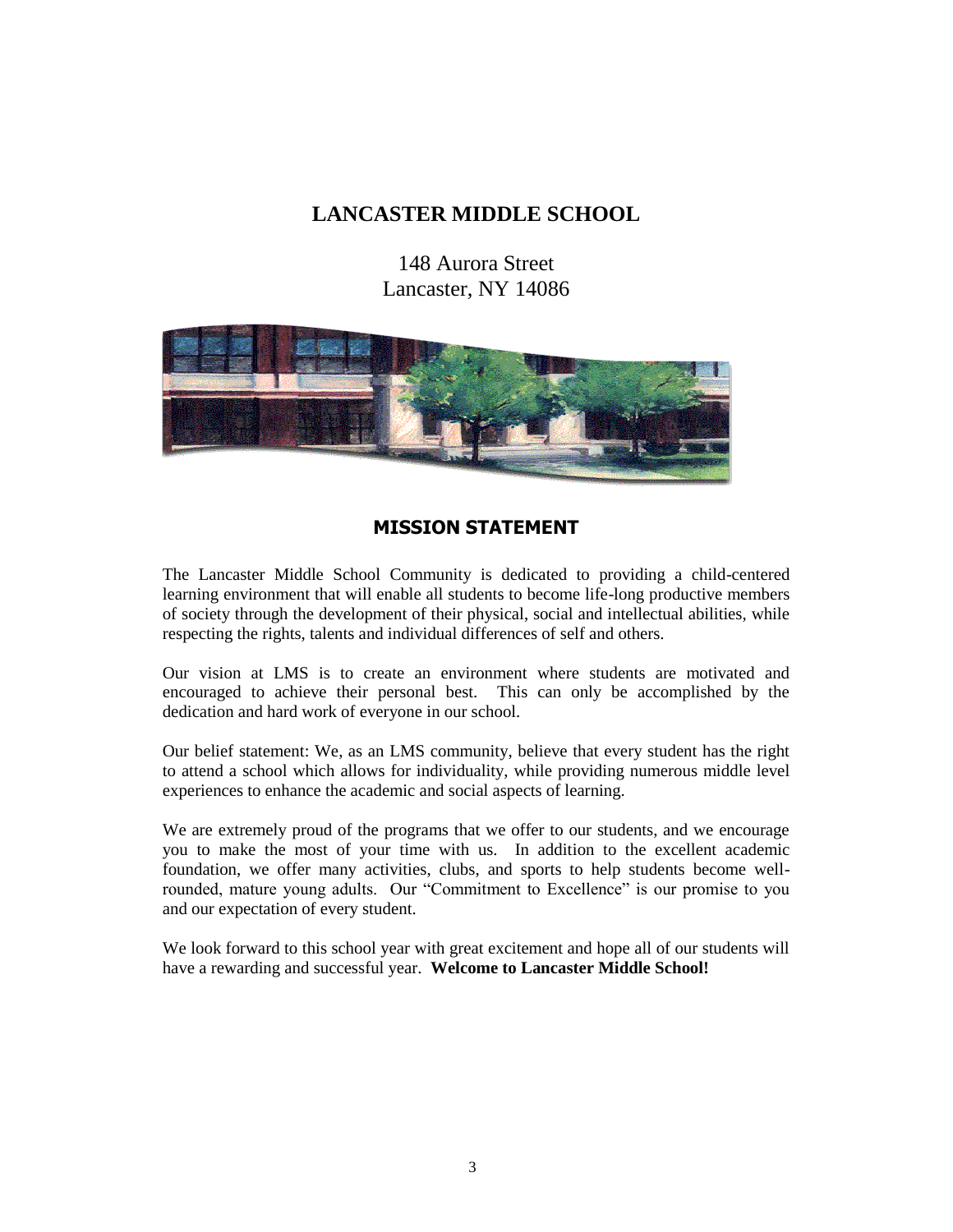## **ACADEMIC ELIGIBILITY**

A standard for Academic Eligibility for all extra curricular activities has been established at Lancaster Middle School. The Academic Eligibility Policy is as follows:

- 1. A student will be deemed eligible for participation in any extra curricular and/or athletic activity if his/her average for the previous marking period is 72% or higher.
- 2. Eligibility will be effective until the posting of averages of the subsequent marking period.
- 3. Summer school will not be used in determining eligibility.
- 4. Sixth graders are automatically eligible for their first 10 weeks of seventh grade.

## **ACADEMIC HONESTY (Plagiarism/Cheating)**

## **Purpose:**

Students at Lancaster Middle School are expected to take responsibility for their conduct in both their social and academic actions. Academic honesty requires that students turn in work that is their own and shows their best effort. Academic dishonesty would include cheating or plagiarism.

**Definition of Plagiarize**: to steal and pass off as one's own (the ideas or words of another); use (a created production) without crediting the source; to commit literary theft; present as new and original an idea or product derived from an existing source. (*Webster's Third New International Dictionary, 1986, p. 1728)*

## **Plagiarism may include:**

- Lack of in-text documentation
- Not using quotation marks for direct quotes
- Paraphrasing and not giving credit
- Direct copying and submitting as the student's own work

## **Cheating includes:**

- All homework/projects/miscellaneous assignments
- Submitting work obtained or copied from another student or obtained from a teacher without permission
- Allowing another student to copy or obtain work
- Inappropriate electronic communication with another student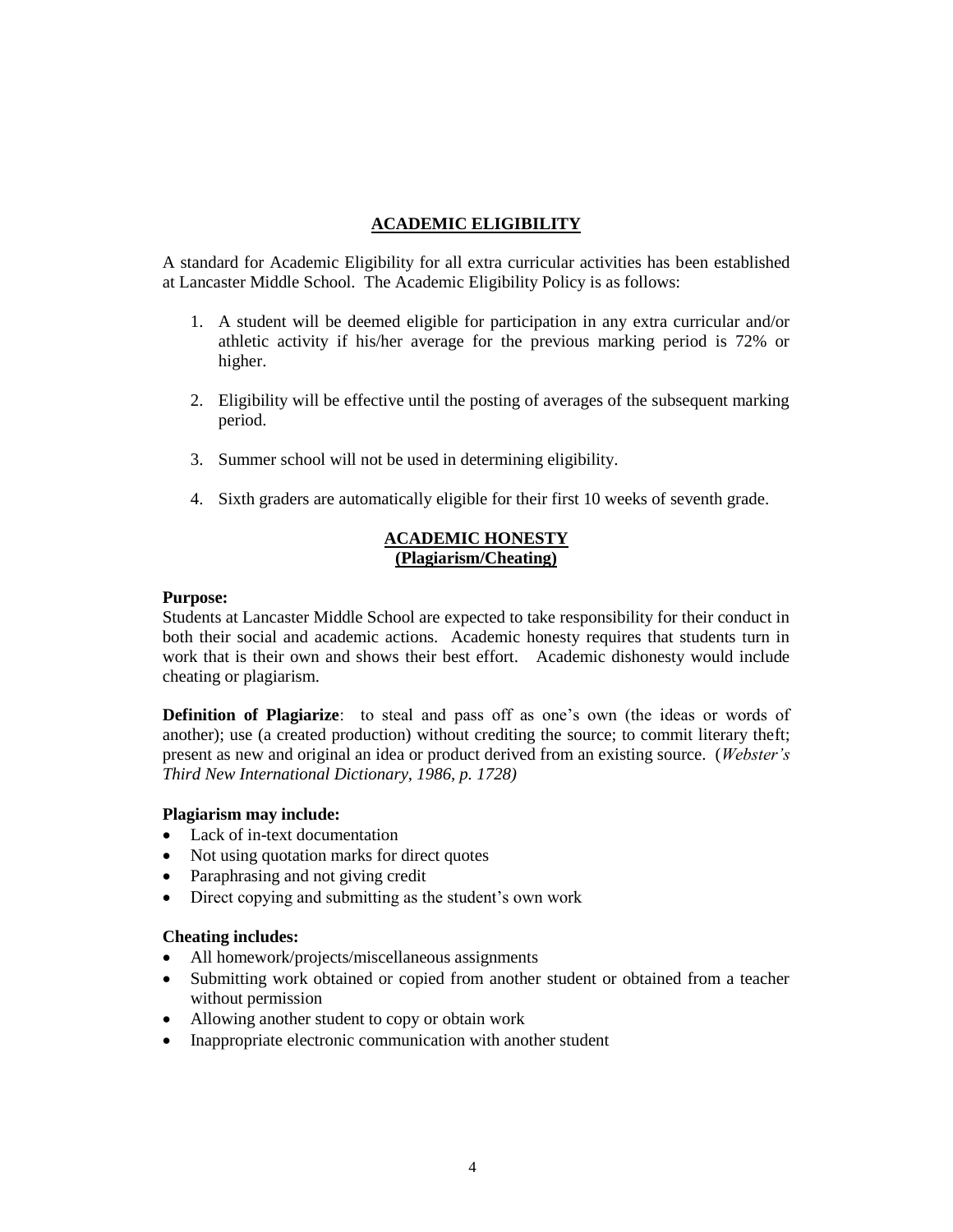## **Exams, Quizzes or Tests:**

- Looking at another student's test, answers or materials
- Copying another student's answers
- Talking or exchanging materials during the test period

## **Possible criminal offenses:**

- Accessing, deleting, modifying, transferring, receiving computerized files without authorization from the teacher. This includes tampering with grades and attendance
- Using cellular phone technology or any mechanism with camera capabilities to photograph and/or quickly e-mail copies of tests, projects or homework assignments without authorization from the teacher

## **Consequences:**

- If applicable, a student will receive a reduction in their grade or the student **will** receive a **zero** grade on the assignment, project, quiz or test with **no** makeup offered
- Teacher **will** contact student's parents if the student receives a zero
- Teacher **may** submit a written referral to administration for disciplinary action
- Student **may** face suspension from clubs, sports or any other extra-curricular activity
- Student **may** face criminal charges prosecutable under local, state and federal laws
- Building administrators may impose additional penalties such as suspension and/or exclusion from clubs such as National Jr. Honor Society.

Referred offenses become part of the student's disciplinary record. A parent conference may be necessary.

## **AFTER SCHOOL**

During this time, clubs will have their meetings and intramural programs will be conducted. You are encouraged to take part in these activities.

The Student Assistance Program is the time of day set aside for your teachers to provide extra help or to conduct review sessions. All teachers are present after school until at least 2:55 PM every day.

Students are encouraged to call home if they are staying after school. A phone is located in the main office for students to use when making calls home.

Students are not permitted in the hallways without a pass after 2:35 PM. No loitering will be tolerated. If students are waiting for the late bus, they should go to the holding room with a pass from the teacher with which they stayed.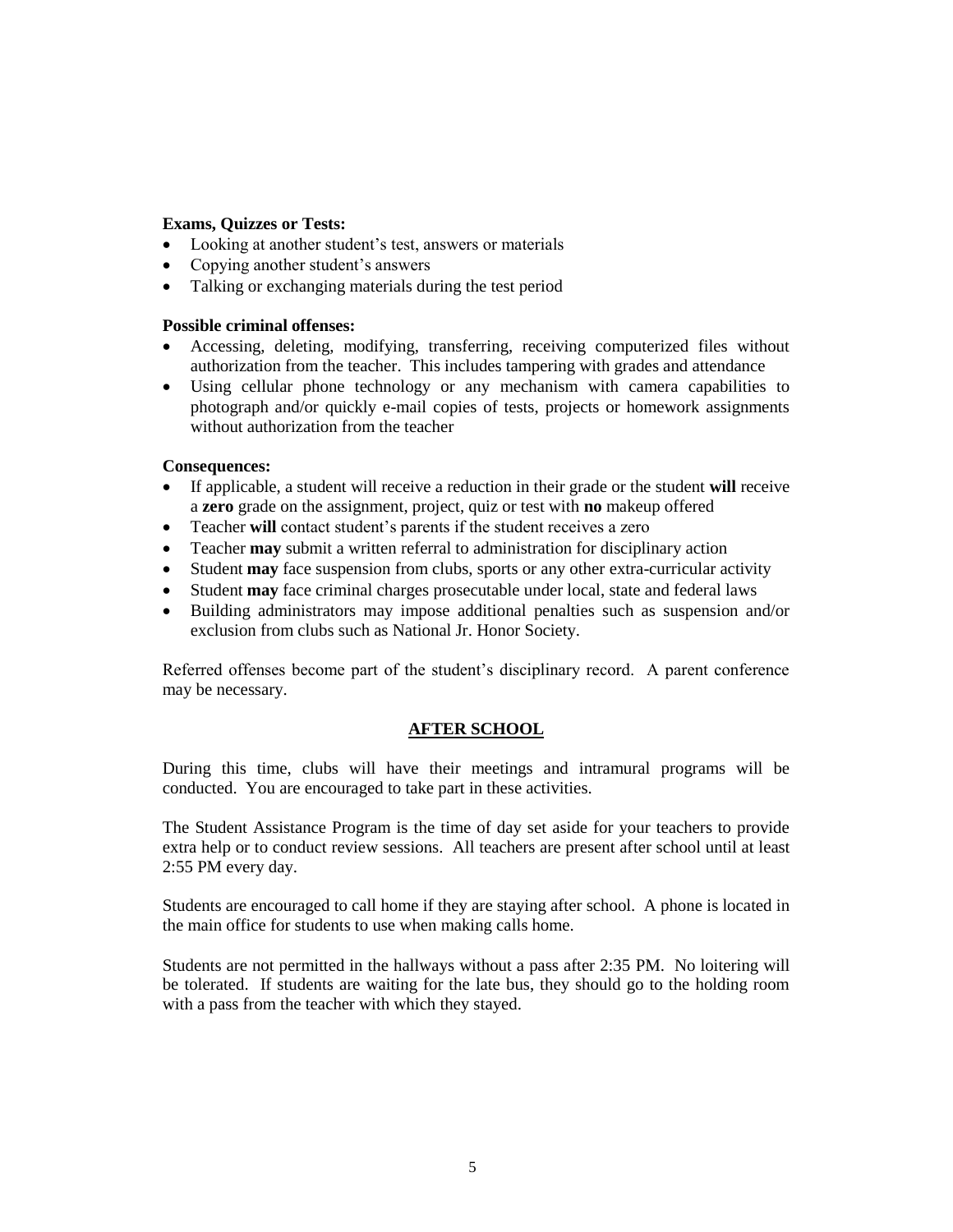## **ANNOUNCEMENTS**

Students should watch the LMS News daily on channel 14 during homeroom for important announcements. Upon conclusion of the morning announcements, updated information pertinent to the student will scroll on channel 14.

Since there is not enough time during homeroom for all announcements, students should watch for the most recent announcements given daily on the message board in the cafeteria or refer to the Lancaster District Website.

## **ATTENDANCE**

Good attendance at school is important if you are to succeed. You are expected to be here on time. Buses dismiss at approximately 7:35 AM and walkers should plan to arrive at approximately the same time. Homeroom commences at 7:45 AM with the Pledge of Allegiance and announcements beginning at 7:50 AM.

Attendance is taken each morning in homeroom and in every class throughout the day. If you are absent from school, for any reason, please have your parent call the Attendance Office at 686-3227. Within 5 days of returning to school, bring a written excuse indicating the dates and reason for absence to the Attendance Office. If excuses are not brought in, the absences are marked unexcused.

When a student's absence has not been confirmed by a parent's call, the school will attempt to contact a parent or guardian with the use of an automated telephone system.

Students arriving after 7:45 AM are considered to be late and must report at the time of their arrival to the Attendance Office where they will receive a pass to admit them to class or homeroom. Upon their late arrival, they should present a parental note explaining their tardiness. Those students who are late an excessive number of times will be referred to the administration.

New York State has divided all student absences into three categories:

- 1. Unexcused Unlawful absences, which occur when the parent is aware of the student's whereabouts and the absence is not one of those approved by the State. Vacation trips and babysitting are examples of unexcused absences.
- 2. Excused Examples of excused absences include (but are not limited to) sickness or death in the family, medical appointments, etc.
- 3. Truant Absence from class or school without the knowledge of the parent/guardian.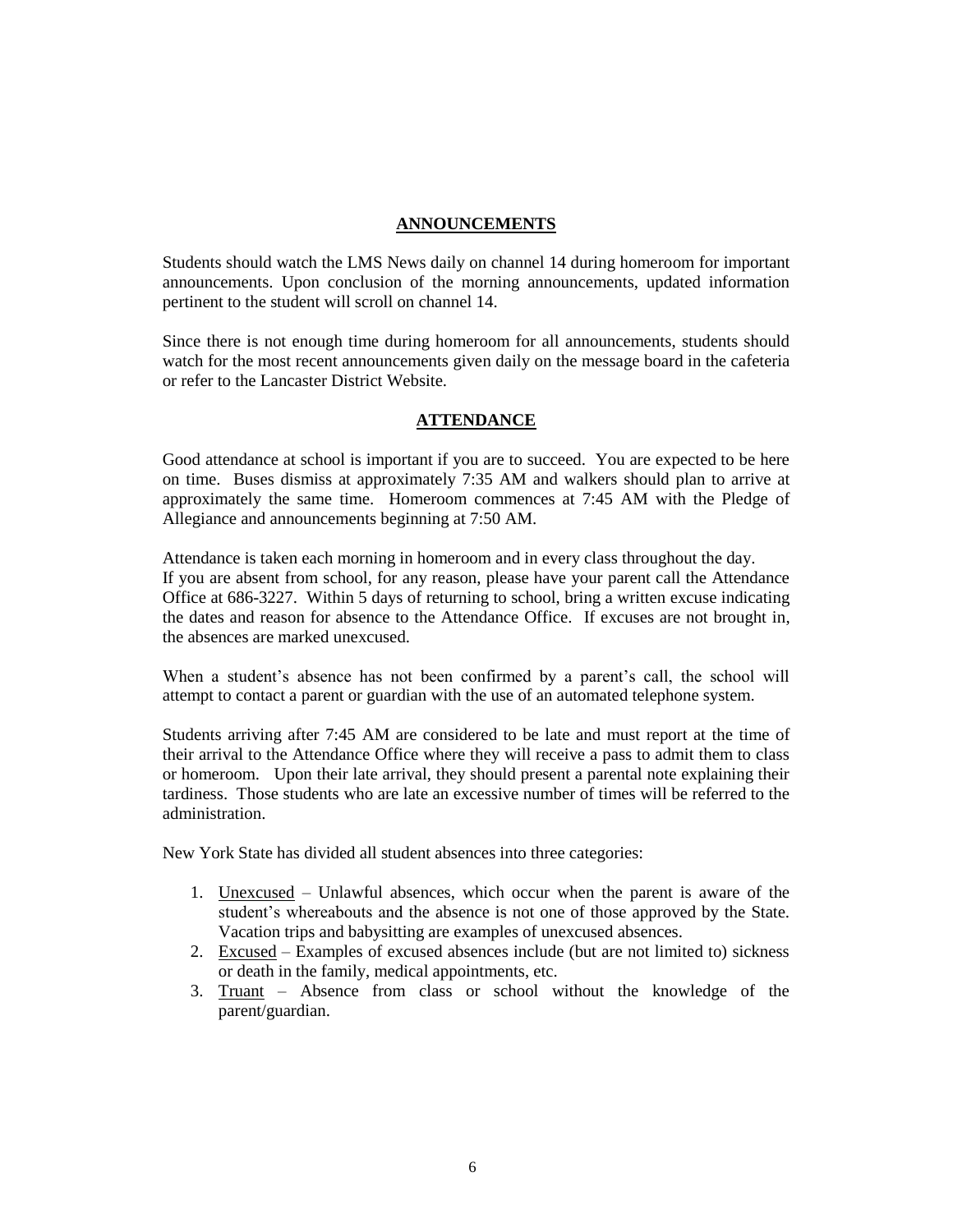Under the Lancaster Central School District Attendance Policy, it is *unexcused* to remove a child from school for a vacation as long as school is in session. It is understood that the child is responsible for getting and making up all schoolwork after the absence. Students are required to make up work after their return.

## **EARLY ARRIVALS /EARLY DISMISSALS**

Students who report to school before 7:30 AM must report to the cafeteria.

*The District will not release students to a non-custodial parent without the custodial parent's consent. It is the parent's responsibility to inform the District if and when the child may be released to individuals other than the custodial parent in a form acceptable to the District.*

If you are excused from school early, a written note from the custodial parent/guardian must be presented to the Attendance Office when you arrive in the morning. This note should state the time of dismissal, reason for being excused, and the name of the person picking the student up. It should be signed by the custodial parent/guardian. When leaving the building, you must bring your early dismissal slip to the Attendance Office. No student may be dismissed without a written note from a custodial parent/guardian.

## **BEHAVIORAL EXPECTATIONS**

Middle School students are expected to exhibit proper behavior at all times. Improper behavior includes, but is not limited to, running in the hallway, disruptive classroom/cafeteria conduct, excessive yelling or engagement in outward displays of affection.

## **BREAKFAST OF CHAMPIONS**

A "Breakfast of Champions" will be held in the spring for students who have made the Honor Roll for all 3 quarters of the school year. A formal breakfast will be prepared and served by school administrators, teachers and members of the Lancaster Rotary Club.

## **BULLYING**

The Lancaster Central School District takes a strong stance against bullying. Anti-bullying programs have been created and implemented by the school team and by the district team.

Students can confidentially report bullying or harassment in the following ways:

- Directly to Administrators, Teachers, SRO, Counselors, or Staff
- Complete and submit a bully form to the Main Office or to the Counseling Office
- Complete incident reports in main office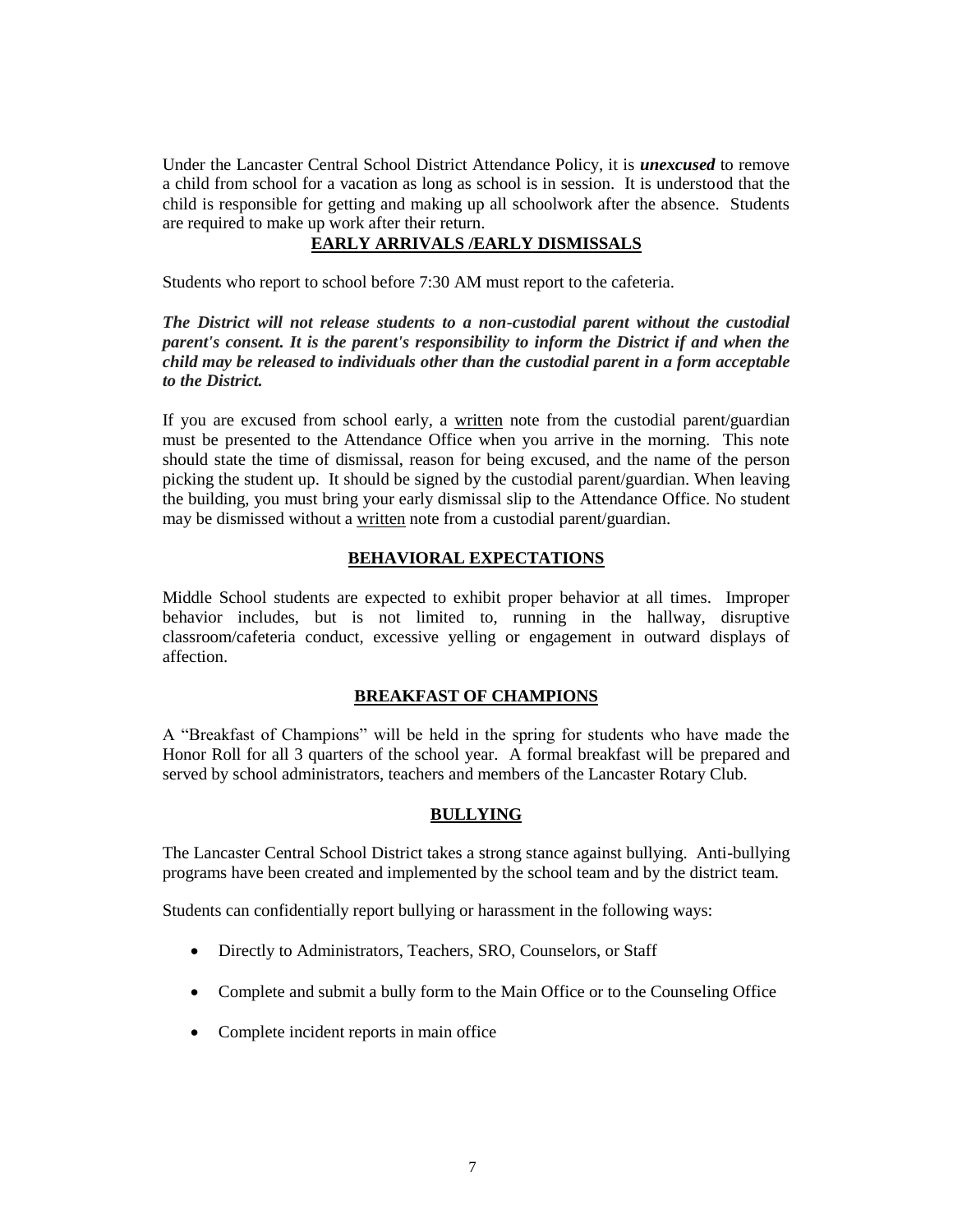• Visit SRO H.E.L.P. link on the school website

Bullying will not be tolerated in any form. Bullying is harassment and may be addressed not only by administration, but also by the school district SRO under the NYS Penal Law Code.

## **BUSES**

Buses will leave the bus area after the close of school. For those students staying, there will be late buses available Tuesday through Thursday.

All students who ride a late bus must have a bus pass. These passes will be issued daily by an after school supervisor. If a student is not under the direct supervision of a staff member during this after school time period or leaves the building, a bus pass will not be provided.

To maintain maximum safety, we ask that bus riders observe the following:

- 1. Obey the bus driver at all times.
- 2. Don't engage in "horseplay" around or when the bus is being operated.
- 3. Stay in your seat when the bus is in motion.
- 4. Do not put your head or arm out the window; do not throw anything out the window.
- 5. Use extreme caution when getting on or off the bus.
- 6. The bus is valuable school property; courtesy and orderliness are necessary for its safe operation. Help keep the bus clean and in good condition. Damages from vandalism will be charged to the students involved.
- 7. Riding the bus is a privilege. Students who do not follow the rule may lose bus privileges.
- 8. Any request to ride a different bus must be made in writing by the parent and taken to the office to be approved prior to the start of the school day.

## **BREAKFAST PROGRAM**

Students will have an opportunity to eat breakfast every day during homeroom. They must stop at homeroom first to check in so that they are marked present. Students can also eat breakfast throughout the morning if they have a cafeteria study hall during periods one through three.

## **CAFETERIA**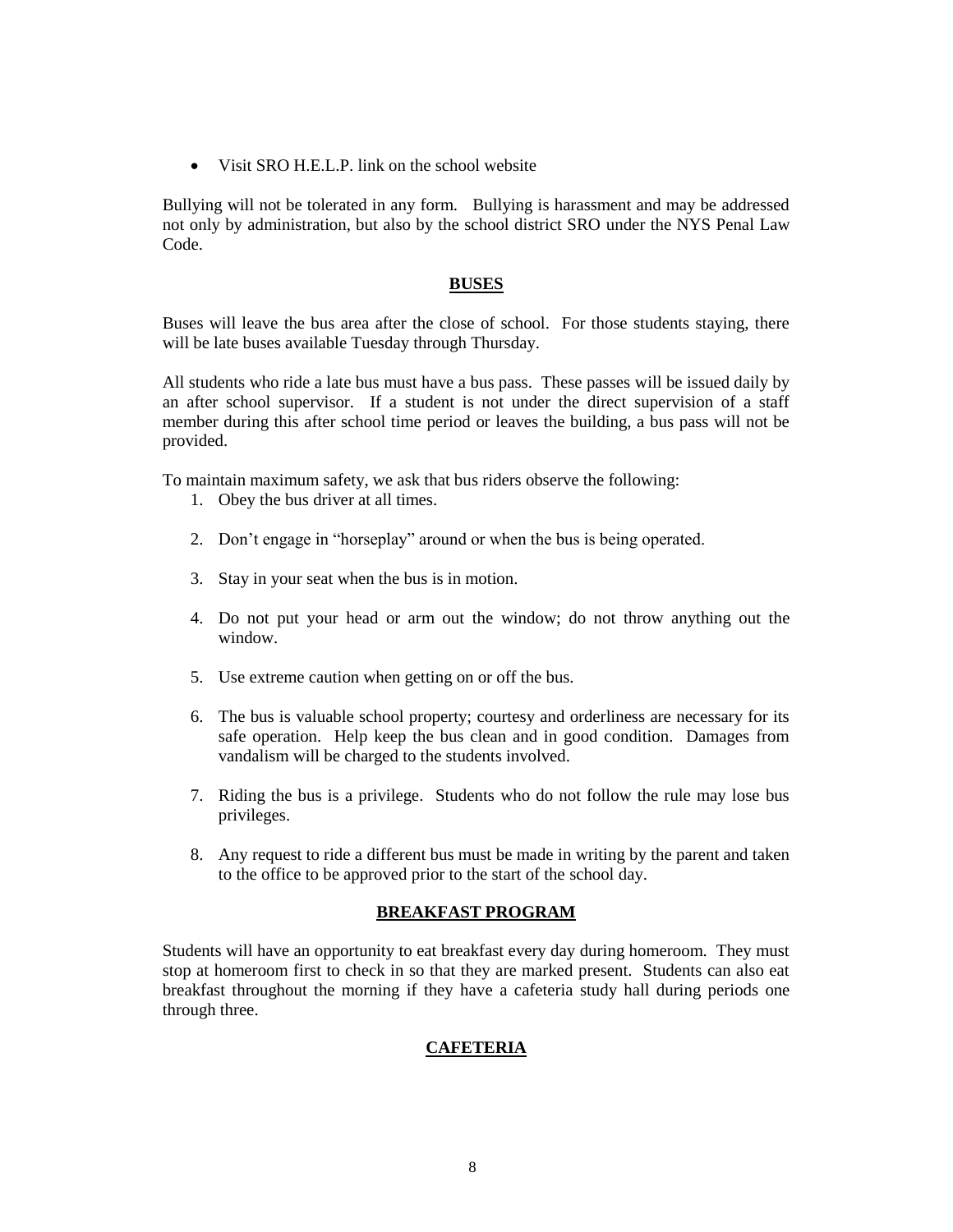Since this is really the only time during the day for you to have some free time to be with your friends, we have tried to keep cafeteria rules at a minimum. This means that we expect you to demonstrate good manners. Our cafeteria monitors are there to help make lunchtime operate smoothly but will also reprimand you if you forget your good manners.

## **There are important rules in the cafeteria that must be observed:**

- 1. You are expected to be on time. This is a scheduled period therefore you must be punctual.
- 2. You are expected to take a seat and remain in it throughout the lunch period except when you leave it to obtain your food or to dispose of your tray or waste paper. Monitors will determine the number of students at a table. Unnecessary moving about the cafeteria is not desirable.
- 3. You may talk with your friends at your table but loud talking or shouting will not be permitted. Show proper cafeteria manners and show respect to all students, teachers and monitors.
- 4. Each student will be expected to clean up the area around their own place tabletop, floor underneath the table and chair. This is not the job of the monitors!
- 5. All food and drink is to be consumed in the cafeteria. Students are not allowed to eat in any other part of the building. If you have any food items outside of the cafeteria, you will be asked to dispose of them immediately. All vending machines will be on during lunches and at 2:30 PM.
- 6. For safety, **glass containers are not allowed.**
- 7. Pop and candy is not allowed to be sold during school hours.
- 8. Any food or drink that contradicts district Health and Wellness policy (ex. Energy drinks) will be confiscated and properly disposed.
- 9. Identification cards are highly recommended.
- 10. Students can text, listen to music with ear buds, or surf the internet during lunch, however, they are not allowed to take pictures or to make phone calls.

## **Allergen Safe Table**

An Allergen Safe table is designated in the cafeteria. Please contact the school nurse if you would like your child to be seated at the Allergen Safe table during his/her lunch period. An Allergen Safe table will also be available during any off-campus field trips. Parents should notify the Health Office of any allergy your child may have.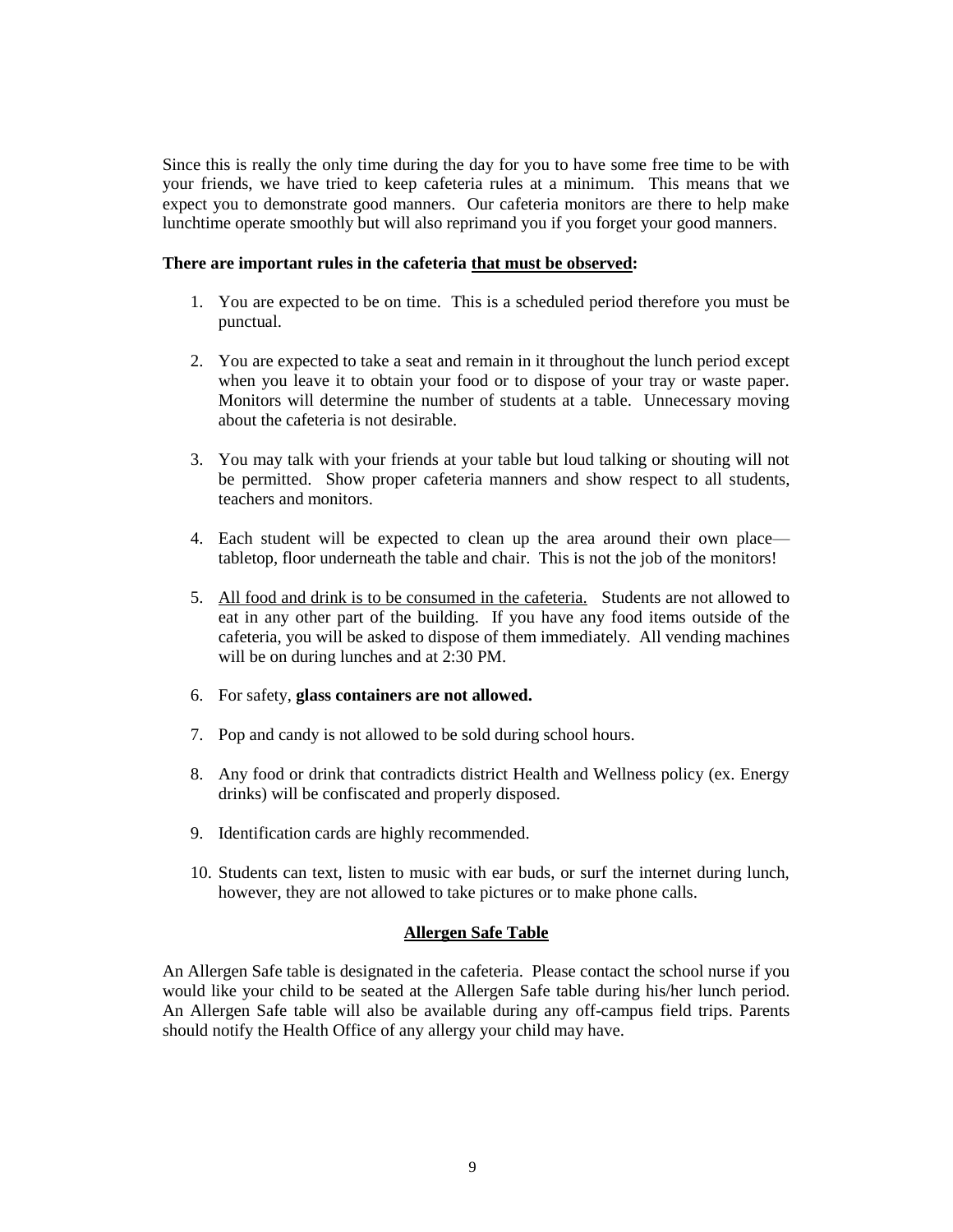**We encourage students to be proactive in the care and management of their food allergies and reactions based on developmental level.**

## **CODE OF CONDUCT**

The Lancaster Central School District's Code of Conduct is available on our Website at the following link:

<http://www.lancasterschools.org/codeofconduct> - All students will be held accountable to this code.

## **COMPUTER/NETWORK/INTERNET POLICY**

The Board of Education will provide access to various computerized information resources through the District's computer system ("DCS" hereafter) consisting of software, hardware, computer networks and electronic communications systems and the Internet. All use of the DCS, including independent use off school premises, shall be subject to this policy and accompanying regulations. Further, all such use must be in support of education and/or research and consistent with the goals and purposes of the School District.

## **Access to Inappropriate Content/Material and Use of Personal Technology or Electronic Devices**

This policy is intended to establish general guidelines for the acceptable student use of the DCS and also to give students and parents/guardians notice that student use of the DCS will provide student access to external computer networks not controlled by the School District. The District cannot screen or review all of the available content or materials on these external computer networks. Thus some of the available content or materials on these external networks may be deemed unsuitable for student use or access by parents/guardians.

Despite the existence of District policy, regulations and guidelines, it is virtually impossible to completely prevent access to content or material that may be considered inappropriate for students. Students may have the ability to access such content or material from their home, other locations off school premises and/or with a student's own personal technology or electronic device on school grounds or at school events. Parents and guardians must be willing to establish boundaries and standards for the appropriate and acceptable use of technology and communicate these boundaries and standards to their children. The appropriate/acceptable use standards outlined in this policy apply to student use of technology via the DCS or any other electronic media or communications, including by means of a student's own personal technology or electronic device on school grounds or at school events.

## **Standards of Acceptable Use**

Generally, the same standards of acceptable student conduct which apply to any school activity shall apply to use of the DCS. This policy does not attempt to articulate all required and/or acceptable uses of the DCS; nor is it the intention of this policy to define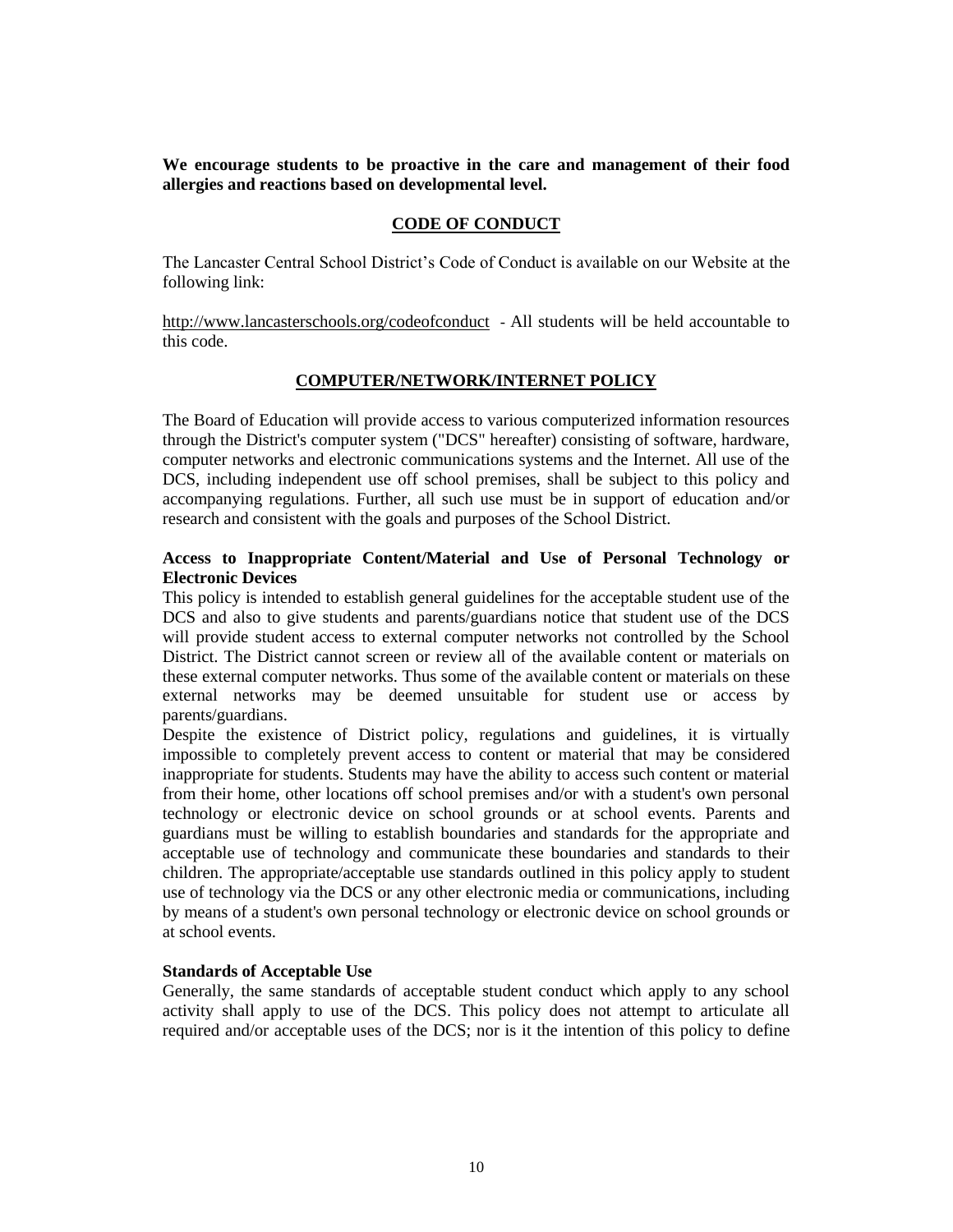all inappropriate usage. Administrative regulations will further define general guidelines of appropriate student conduct and use as well as proscribed behavior.

District students shall also adhere to the laws, policies and rules governing computers including, but not limited to, copyright laws, rights of software publishers, license agreements, and student rights of privacy created by federal and state law.

Students who engage in unacceptable use may lose access to the DCS in accordance with applicable due process procedures, and may be subject to further discipline under the District's school conduct and discipline policy and the District Code of Conduct. The District reserves the right to pursue legal action against a student who willfully, maliciously or unlawfully damages or destroys property of the District. Further, the District may bring suit in civil court against the parents/guardians of any student who willfully, maliciously or unlawfully damages or destroys District property pursuant to General Obligations Law Section 3-112.

Student data files and other electronic storage areas will be treated like school lockers. This means that such areas shall be considered to be School District property subject to control and inspection. The Computer Coordinator may access all such files and communications without prior notice to ensure system integrity and that users are complying with the requirements of this policy and accompanying regulations. Students should **NOT** expect that information stored on the DCS will be private.

#### **Examples of Unacceptable Use:**

a) Using the DCS to obtain, view, download, send, print, display or otherwise gain access to or to transmit materials that are unlawful, obscene, pornographic or abusive.

b) Use of obscene or vulgar language.

c) Harassing, insulting, bullying, threatening or attacking others.

d) Damaging, disabling or otherwise interfering with the operation of computers, computer systems, software or related equipment through physical action or by electronic means.

e) Using unauthorized software on the DCS.

f) Changing, copying, renaming, deleting, reading or otherwise accessing files or software not created by the student without express permission from the Computer Coordinator.

g) Violating copyright law, including the illegal file sharing of music, videos and software.

h) Employing the DCS for non-educational, commercial purposes, product advertisement or political lobbying.

i) Disclosing an individual password to others or using others' passwords.

j) Transmitting material, information or software in violation of any District policy or regulation, the District Code of Conduct, and/or federal, state and local law or regulation.

k) Revealing personal information about oneself or of other students including, but not limited to, disclosure of home address and/or telephone number.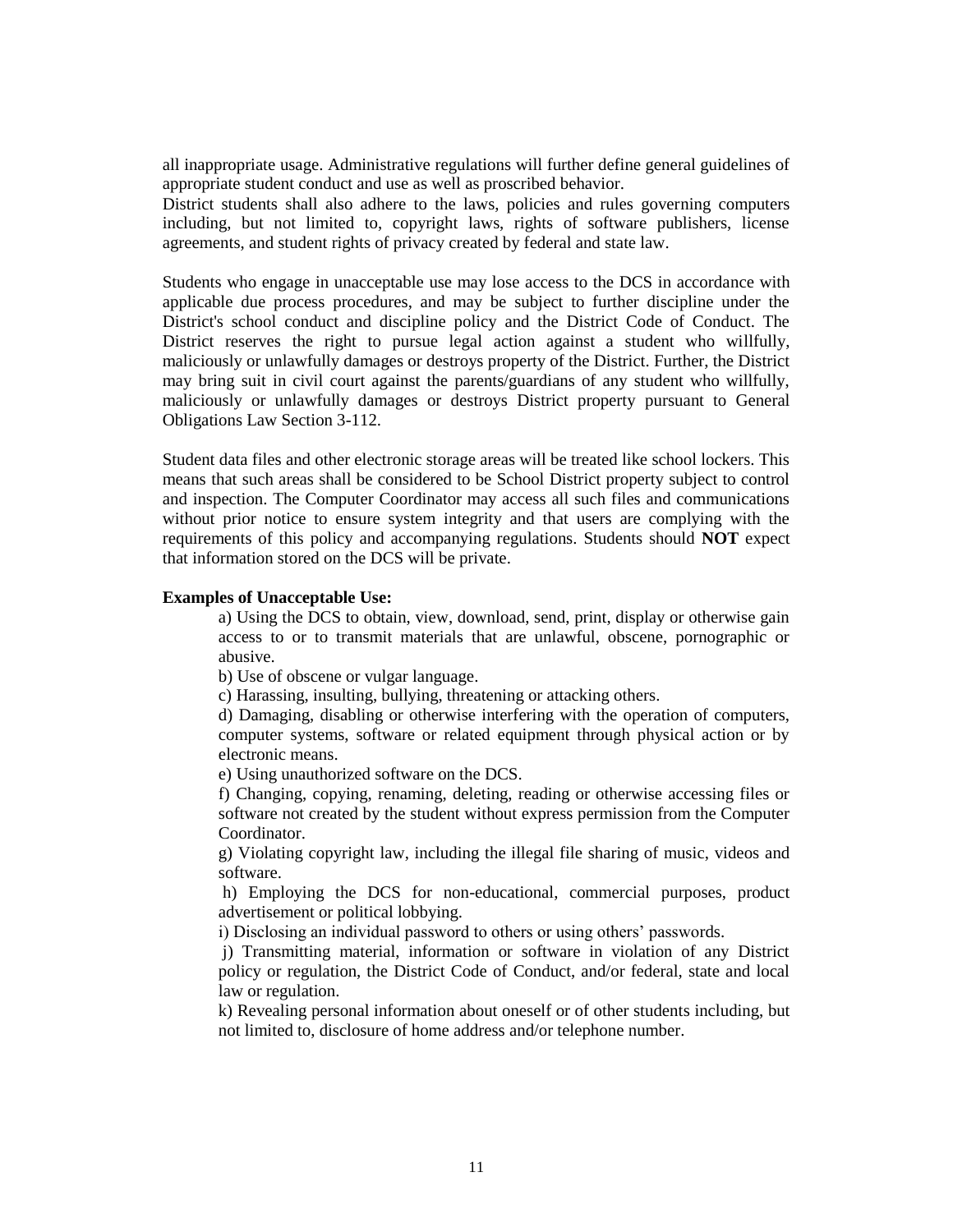l) Using any LCSD computer of the DCS to pursue that breaking of computer and/or network security, also referred to as "hacking".

m) Using digital device (such as cell or camera phones), electronic technology and/or media to facilitate cheating, plagiarism, etc.

n) Using the Lancaster name or logo, unless given expressed authorized permission by the Superintendent.

## **Students who Violate the Acceptable Use Policy and any Corresponding Regulations may be Subject to the Following Consequences:**

a) Suspension from and/or revocation or student access to the DCS. A student assigned a suspension from the DCS is not entitled to a full hearing pursuant to Education Law section 3214. A student and the student's parent, however, will be provided with the opportunity for an informal conference with the administrator imposing the suspension to discuss the conduct and the penalty involved.

b) Suspension from school and District activities, as determined in accordance with appropriate due process procedures.

c) Additional disciplinary action may be determined at the building level in accordance with existing practices and procedures, as well as federal, state, and local law.

d) Legal action may be brought if District property, including the DCS, is damaged or destroyed.

e) When applicable, law enforcement agencies may be involved.

#### **Notification**

The District's Acceptable Use Policy and Regulations will be disseminated to parents and students in order to provide notice of the school's requirements, expectations, and students' obligations when accessing the DCS.

Student access to the DCS will automatically be provided unless the parent has submitted written notification to the District that such access not be permitted. Procedures will be established to define the process by which parents may submit a written request to deny or rescind student use of the DCS in accordance with law, Commissioner's Regulations and/or District policies and procedures. Regulations will be established as necessary to implement the terms of this policy.

## **STUDENT USE OF PERSONAL ELECTRONIC DEVICES – BRING YOUR OWN DEVICE (BYOD)**

The Board of Education seeks to maintain a safe and secure environment for students and staff. Advances in technology have made it possible to expand the learning environment beyond traditional classroom boundaries. Lancaster Central School District grants its students the privilege of using personal electronic devices for academic and personal use within the guidelines as outlined in this policy. Using personal electronic devices during instructional time can enable students to explore new concepts, personalize their learning experience and expand their global learning opportunities. Additionally, the use of personal electronic devices is ubiquitous in today's society and standards for student use during non-instructional time should adapt to this change.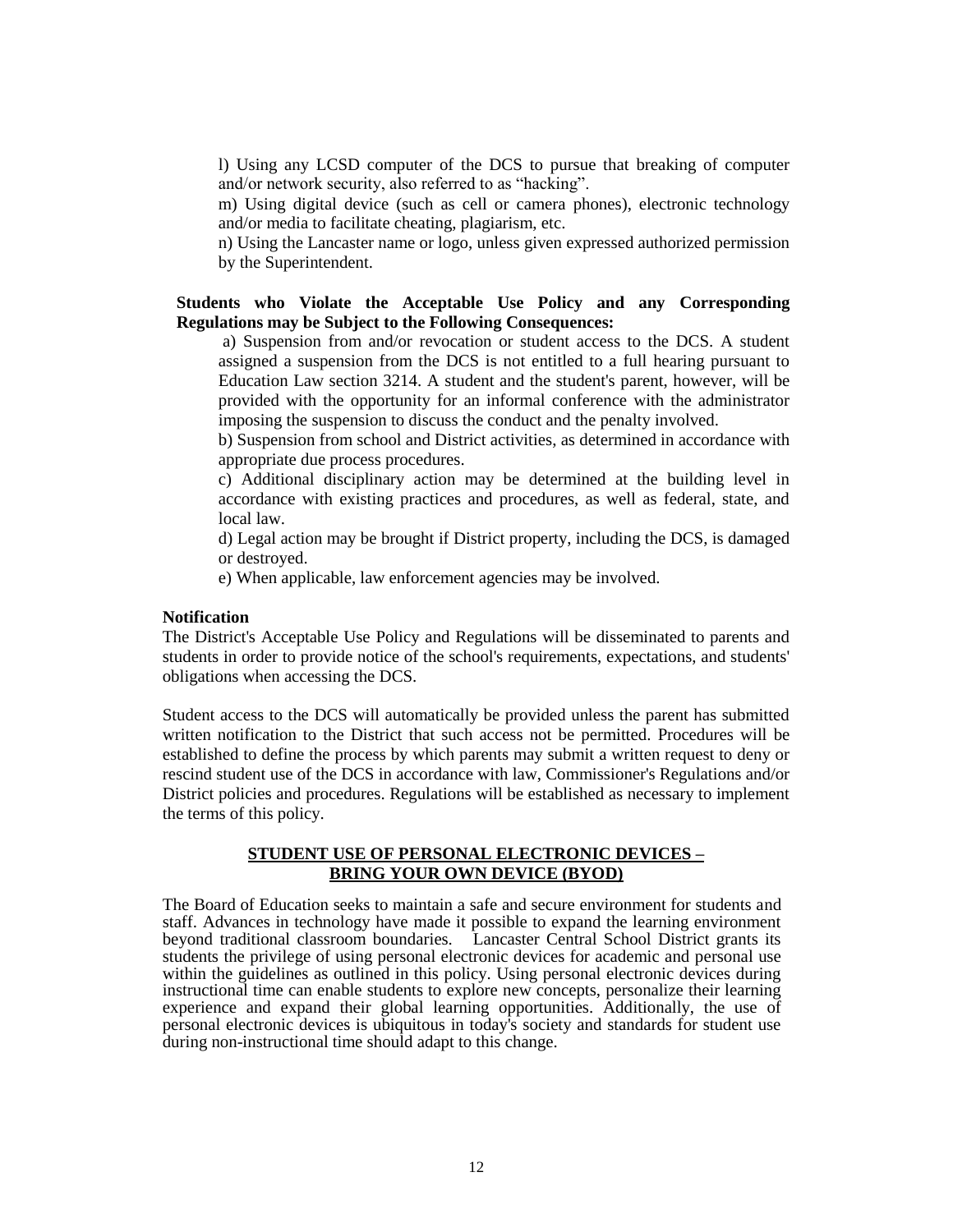This policy is intended to protect the security and integrity of the District's data and technology infrastructure. Limited exceptions to the policy may occur due to variations in devices and platforms.

This policy defines the use of personal electronic devices and reinforces the standard that all use, regardless of its purpose, must follow the guidelines outlined in the Student Acceptable Use Policy (AUP), the Lancaster Central School District Code of Conduct, and the Dignity for All Students Act.

Personal electronic devices are limited to laptop computers (Microsoft Windows, Apple, and Google Chrome platforms), tablet devices (iOS, Android and Windows platforms), and smartphones (iOS, Android, Blackberry and Windows platforms).

Personal electronic device use by students is permitted during the school day and is expected to be in support of educational activities. The District defines acceptable academic use as activities that directly or indirectly support the instructional practices of our school. Teachers will indicate when and if classroom use is acceptable. Students must act responsibly and thoughtfully when using personal electronic devices. Personal electronic devices must remain in silent mode at all times except when being used for instructional purposes and permission has been granted by the teacher.

District campuses utilize four wireless levels. Each of these levels defined below are under the direct supervision and authority of the responsible teacher or staff member.

- a. Level 1 All personal electronic device use is strictly prohibited.
- b. Level 2 Personal electronic device use is available only through direct request of the appropriate supervising teacher or staff member for each instance.
- c. Level 3 Personal electronic device use is available based on check-in with the area supervisor.

Personal electronic devices may not be connected to the network by a network cable plugged into a data outlet. Network access is provided via wireless access only.

Personal electronic devices may not be used to establish a wireless ad-hoc or peer-to-peer network while connected to the District's network. This includes, but is not limited to, using a personal device as a cabled or wireless hotspot.

Personal electronic devices are not to be shared or accessed by other students or users.

Student use of a personal electronic device must not disrupt the learning of others. Sounds must be muted at all times unless explicit permission is granted by a teacher or staff member for each instance.

The Board of Education expressly prohibits use of any personal electronic device in locker rooms, restrooms, health offices, pool areas, and any other areas where a person would reasonably expect some degree of personal privacy. In these areas, all personal electronic device use is strictly prohibited.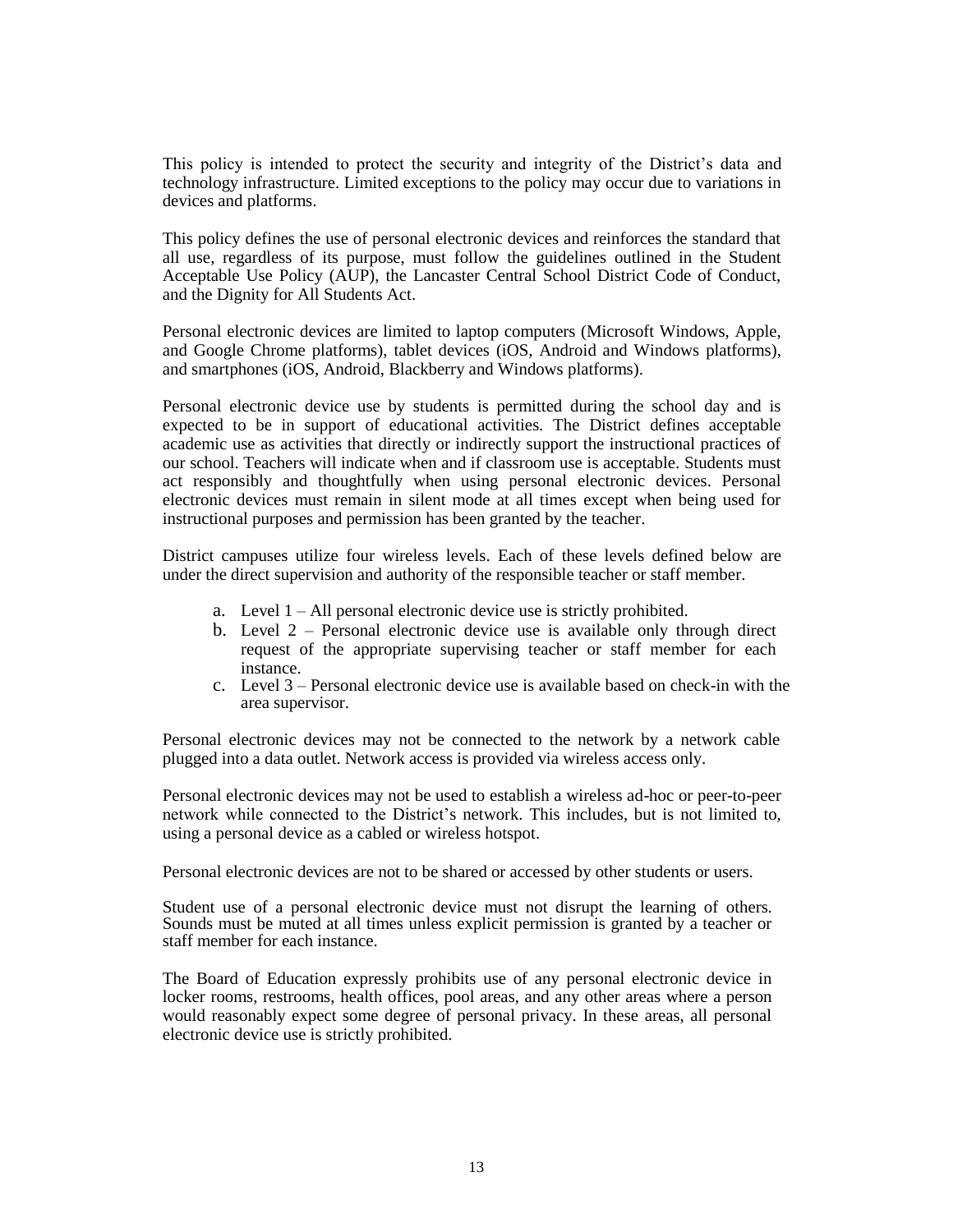Student use of a personal electronic device's camera and video capabilities are restricted in Level 1 areas within the District's campuses. Requests for use of video capabilities require teacher approval for use and these requests may be made in consultation with the appropriate teacher.

The District shall not be liable for the loss, damage, misuse, or theft of any personal electronic device brought to school or on a school-sponsored trip or activity. Personal electronic devices that are brought to school or on a school-sponsored trip or activity are the students' and parents' own risk. In the event that a personal electronic device is lost, stolen, or damaged, the District is not responsible for any financial or data loss.

The District reserves the right to monitor, inspect, examine and/or confiscate a student's personal electronic device and search its contents if there is reasonable suspicion that school and/or District policies or local, state and/or federal laws have been violated. Searches will be limited to circumstances in which there is reasonable suspicion that the search will produce evidence of the suspected misconduct.

Violations of school or District policies, local, state and/or federal laws while using a personal electronic device on the District's wireless network will result in appropriate disciplinary and/or legal action as specified in the District's Code of Conduct, District policy as well as by local, state and/or federal law.

District staff cannot attempt to repair, correct, troubleshoot, or be responsible for malfunctioning personal electronic devices or software contained on a personal electronic device. Connectivity and technical issues that may arise with the personal electronic device remain the responsibility of the owner of the device.

## **Prohibition During State Assessments**

All students are prohibited from bringing personal electronic devices into a classroom or other location where a New York State assessment is being administrated. Test proctors, test monitors and District officials shall have the right to collect prohibited personal electronic devices prior to the start of the test and hold them while the test is being administered, including break periods. Admission to any assessment will be denied to any student who refuses to relinquish a prohibited device.

Students with disabilities may use certain devices if the device is specified in that student's IEP or 504 plan or a student has provided medical documentation that they require the device during testing.

#### **Permission**

Students will not be permitted to use personal electronic devices in school or at school functions until they have reviewed the AUP and the applicable sections of the District's Code of Conduct. The District reserves the right to restrict student use of District-owned technologies and personal electronic devices on school property or at school-sponsored trips or activities, at the discretion of the administration.

Students must follow the guidelines for use set out in the District's Code of Conduct and the AUP at all times. Consequences for misuse will follow guidelines in the District's Code of Conduct. The District will develop regulations for the implementation of this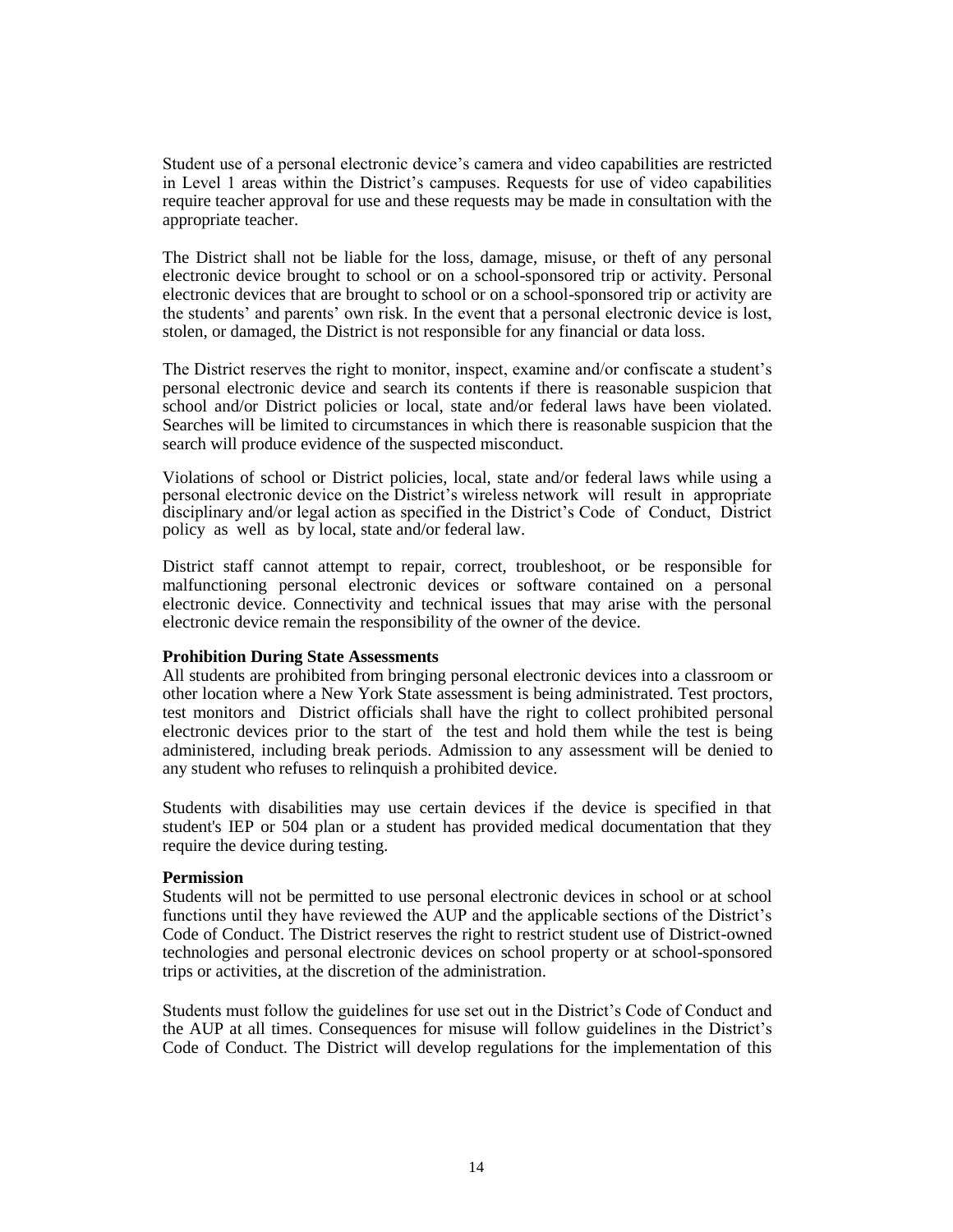policy that shall include, but are not limited to, instructional use, non-instructional use, liability, bullying and cyberbullying, and privacy issues.

#### **COUNSELORS**

Lancaster Middle School students are assigned to a school counselor alphabetically by last name. **A – He Mrs. Marla Varrone**

| $A - He$ | Mrs. Marla Varrone      |
|----------|-------------------------|
| Hi - Pay | Mr. Ryan Arnold         |
| $Pe - Z$ | <b>Mrs. Tracy Rabey</b> |

Each school counselor has approximately 340 students in his/her caseload. Counselors are available to provide short-term individual counseling to students who are experiencing academic, personal, or social difficulties. Student may be referred to the counselor by teachers, parents, and peers or through self-referral. The counselor may refer students and families to the Family Support Center for long-term counseling needs.

## **DANCES/ACTIVITY NIGHTS**

A number of dances and activity nights are held throughout the school year by various school organizations.

- **Dress code rules are in effect**.
- The time is from  $7:00 9:30$  PM
- Lancaster Middle School students **only**.
- **School ID** must be presented to buy tickets and <u>for admission</u> to the event.
- Students with suspension that day cannot attend.
- Any student absent from school the day of the event cannot attend but will be given a full refund.
- A parent or guardian must escort any student leaving or arriving 15 minutes or more, from the start or ending time of the event.
- Parents will be called to pick up students who have been removed by a chaperone for misconduct. If the parent cannot be reached, the student may be removed from the event. In either case, no refund will be given.
- No Middle School students shall attend High School dances.

## **DETENTION POLICY**

1. If a student is assigned detention, he/she will always be provided the opportunity to make a phone call to his/her parents to inform them prior to the start of detention.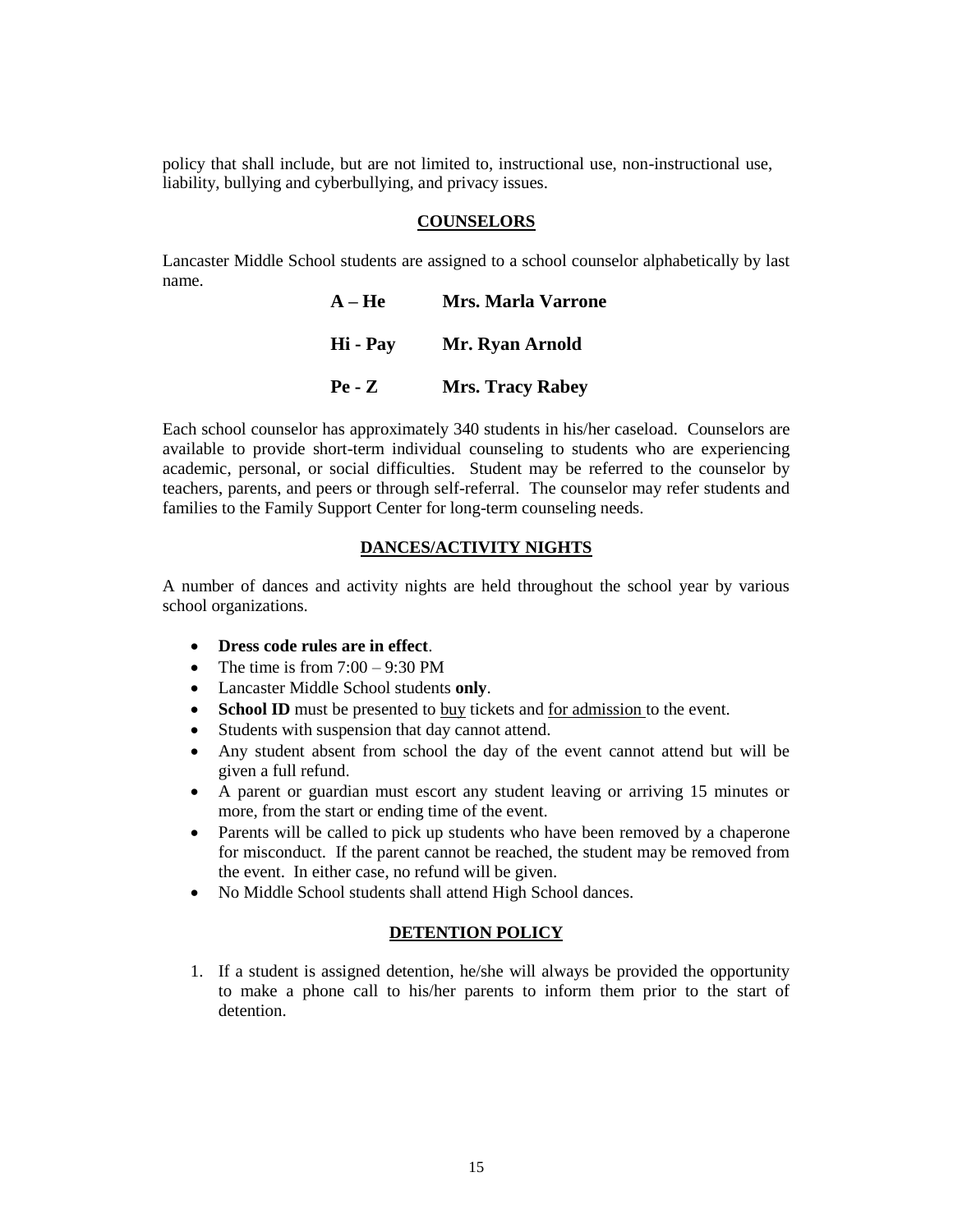- 2. Detention starts at 2:35 PM and if a student does arrive late they may receive additional consequences.
- 3. In order to postpone detention, a student must personally speak to an administrator prior to the detention. Students are required to come to main office to inquire about changing a scheduled detention. A phone call or written excuse from the parent/guardian may be needed as well.
- **4.** If a student does not attend detention, the student will be issued an additional day of detention. If the student does not show to both of those days, the student will be issued one day of in-school suspension and must serve the detention after school that same day.

## **DRESS**

To ensure a positive educational environment in our schools, we remind you that the district disciplinary code prohibits student attire which endangers the physical health, safety of school community members, limits participation in activities or is unduly disruptive to the educational process. Clothing should be clean, safe, and comfortable. Clothing may express the student's individuality, but should not be offensive or unduly disruptive to the business of the school – education. Examples of inappropriate clothing include but are not limited to: short-shorts, shirts/pants with suggestive, lewd statements or profanity on them, depictions of drug/alcohol paraphernalia, clothing revealing the student's underclothing, pajama bottoms, midriff tops, tank tops, spaghetti strap tops, and/or bathing suits. All outerwear-type jackets, headgear (hats of any kind and bandannas), and book bags are to be removed at the beginning of the day and are not to be worn or carried. Footwear is required at all times. Footwear that is a safety hazard will not be allowed (i.e. Flip Flops).

The penalty for infractions against the dress policy may be but are not limited to:

- opportunity to change clothing in school or by calling home for replacement clothing
- a call home by an administrator
- subsequent offenses may result in disciplinary action

## **ELECTRONIC DEVICES**

Student Use of Electronic Communication Devices (including cell phones): **Students are only permitted to possess and use cell phones during lunch and when permitted by a teacher in the classroom. Classroom use is at the discretion of the teacher and should be used for instructional purposes only. Cell phone use must be appropriate at all times, adhering to the LCSD Code of Conduct and the LMS Student Planner. Students are prohibited from using them in any manner which invades a person's privacy (e.g., all electronic devices and cell phones are strictly prohibited in locker rooms at any time), disrupts the educational environment, or endangers the safety of**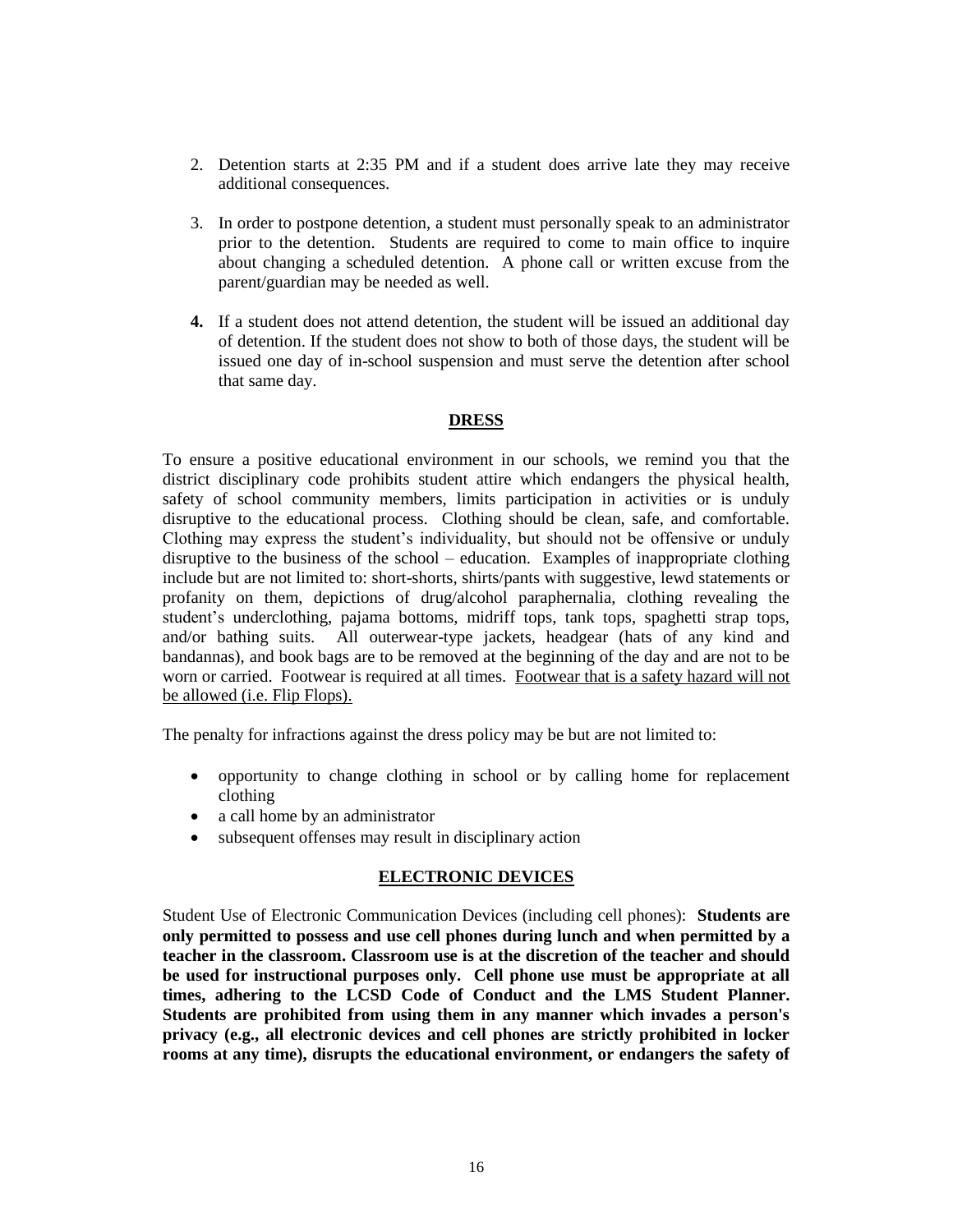**other students, employees, volunteers or visitors. If a student violates this provision, then he/she is subject to discipline under this and/or any other section of this** *Code of Conduct* **that may be applicable to the circumstances involved.**

**Other Devices**: Between 7:45 AM and 2:27 PM, students should not bring electronic devices to school that are not specifically intended for instructional purposes. This includes, but is not limited to laptops, cameras, MP3 players, laser pointers, or any recording equipment. Use of these devices must be approved by appropriate school personnel. Inappropriate use of cell phones or other electronic devices during the school day will be subject to the following:

- $\bullet$  1<sup>st</sup> offense: Phone to be confiscated until the end of the day and one (1) night of detention.
- $\bullet$  2<sup>nd</sup> offense: Phone to be confiscated and kept until a parent picks it up and two (2) nights of detention will be issued.
- $\bullet$  3<sup>rd</sup> and subsequent offenses: Phone to be confiscated and parent must pick it up and one day in school suspension.

\*Inappropriate use of electronic devices may result in differing levels of consequences, for example, taking pictures of others without their permission.

Any student who refuses to turn over a device to any school personnel will be considered insubordinate. Any device that is disabled, or has the battery removed, will be turned over to the School Resource Officer to verify ownership. At any time a student may be prohibited from bringing a cell phone or electronic device on school property.

## **EMERGENCY DRILLS**

We are required by state law to have a number of emergency drills each year. In the event of a fire, the instructions on how to leave the building are posted in each classroom. Your teacher will help direct you during an evacuation of the building. The fire drill signal will be a continuous ringing of the special fire alarm. The following rules are very important and should be obeyed by all students during a fire drill.

- 1. Everyone must leave the building.
- 2. You may form a double line as you evacuate the building.

## **3. DO NOT TALK OR INVOLVE YOURSELF IN HORSEPLAY AS YOU WALK IN THE HALLS AND/OR LEAVE THE BUILDING DURING AN EMERGENCY DRILL.**

- 4. Walk briskly, but do not run.
- 5. Wait with your teacher at your designated spot until the all-clear signal is given before returning to the building.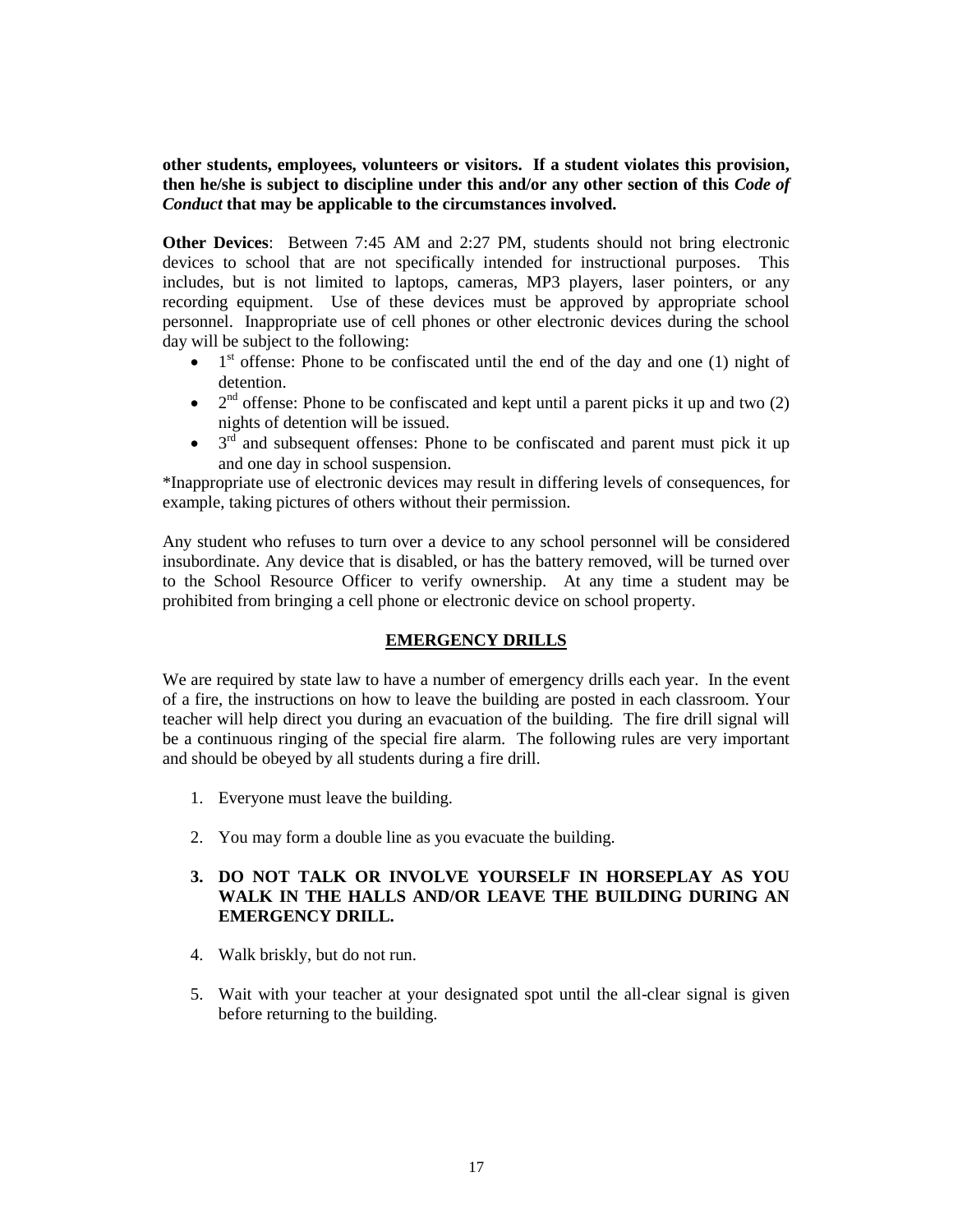## **EXTRACURRICULAR ACTIVITIES**

We have a number of student activities that provide opportunities for you to get involved in your school. After-school activities begin at 2:40 PM. Students are to report to their assigned team area until their activity begins or wait for bus transportation in the designated area. Students who leave school property are not permitted to return for afterschool activities or to ride the late bus home.

## **EXTRA HELP**

If there is an occasion in which you feel you need some extra help, you need only to ask your teacher. **Remember, it is up to you to let your teacher know that you would like some help and set an appointment for after school.** Some teachers have a particular day of the week on which they schedule such extra help sessions. When you stay for this purpose, you may go home on the late bus.

## **FIELD TRIPS**

Field trips provide an opportunity to have a learning experience outside of the regular school setting. We feel that field trips are an important part of the program and students both learn from and enjoy them.

Students attending a field trip should be aware that the rules of conduct that are in operation in school apply equally to field trips. Failure on the part of any student to act in a reasonable manner will result in the same penalties being applied as if the student were in school, with the additional result of the loss of field trip privileges for the remainder of the year.

## **FINAL EXAMS**

An illness requiring a doctor's excuse, a death in the family, or other such emergency situations, to be determined by the principal, are the only excuses accepted for missing a local final examination.

Students should take the Regents examination the next time that it is scheduled.

## **GRADES AND REPORT CARDS**

Report cards are posted every ten weeks and placed on the Parent Portal for parents and students to view. Parents can also view their child's assignments, grades, and attendance.

Each quarter, students at both grade levels are acknowledged for academic achievement. Students with an overall average of 95-100 receive recognition of "Highest Distinction." Those with averages between 90 and 94.9 are on the "Honor Roll" while students with averages between 85-89.9 are on the "Merit Roll." Your final average in a subject is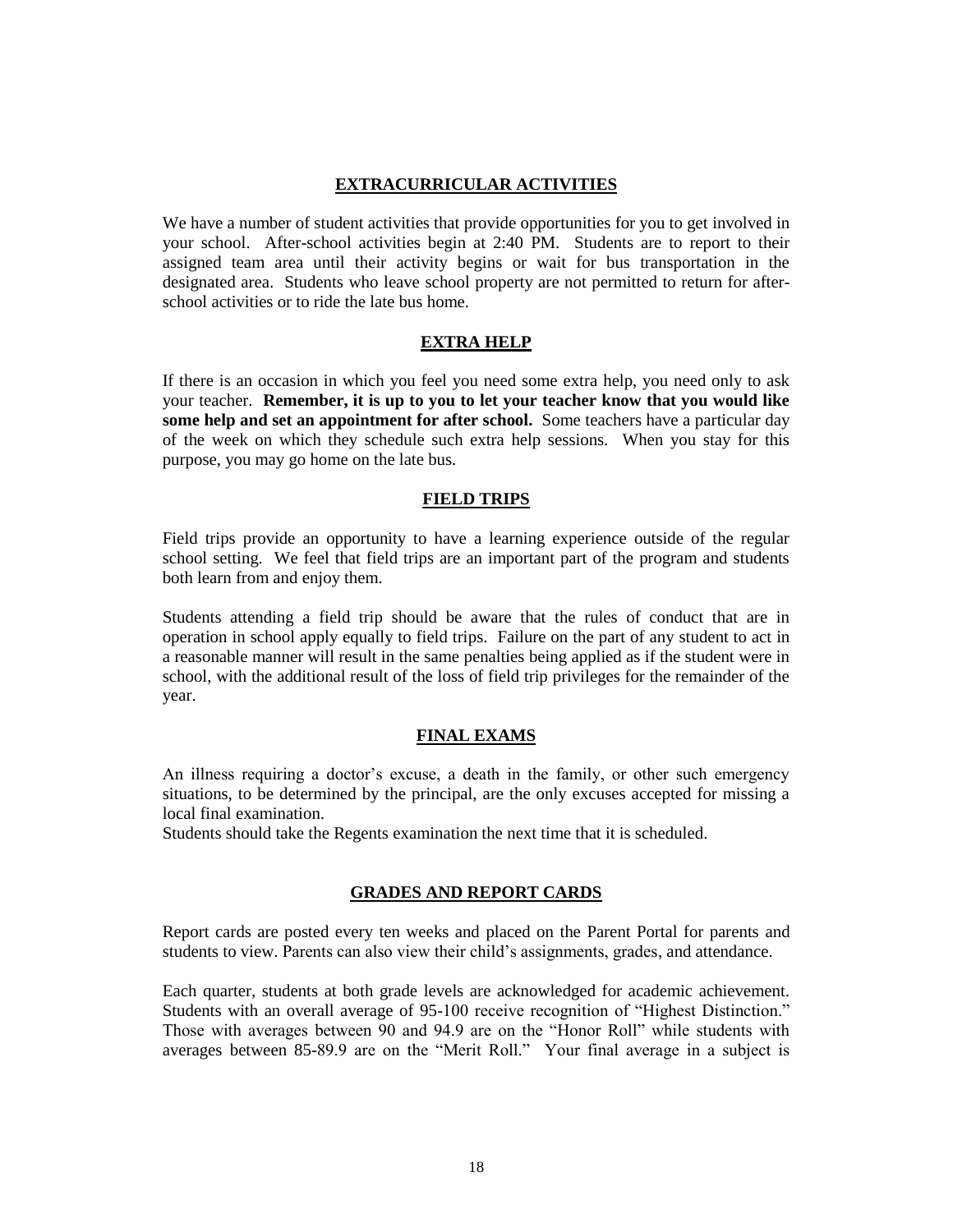computed by averaging the 10, 20, 30 and 40-week period grades and final assessment. Depending on course length, some classes are weighted differently in the final and quarterly average. For example, Physical Education meets every other day and is given a weight of 50%. (Language Arts meets every day and is weighted at 100%.)

#### **TEACHER WEBPAGES**

The site can be accessed [\(http://www.lancasterschools.org\)](http://www.lancasterschools.org/). Click on schools, then navigate to Lancaster Middle School, then Classrooms to access specific Teacher pages.

The Teacher Webpages are designed to provide information about the instructional program, including class projects and/or homework. While every effort will be made by our staff to provide frequent updates to their webpages, students should pay attention in class as assignments do change as a result of unforeseen circumstances. Students are responsible for all work whether or not listed on the site.

## **INTRAMURALS**

We have intramurals for all students throughout the year. You are encouraged to sign up to participate when the announcements are made for these popular activities. The eligibility policy applies to all intramural and extra-curricular activities.

## **LAVATORIES**

You should make an effort to use the lavatory between classes; however, in an emergency your classroom or study hall teacher may issue you a corridor pass in your student planner. There are bathroom facilities in the nurse's office to handle individual needs.

## **LEAVING THE BUILDING**

Students are not allowed to leave the building during the day without permission of the administration or Nurse's Office.

All students are expected to leave the building within several minutes of the close of school unless they have a specific reason for staying such as sports, extra help, club meetings, intramurals or detention.

All students **NOT** involved in a supervised activity are expected to leave the building and school grounds.

## **LIBRARY/COMPUTER LABS**

The Library/Computer Labs are designed to provide resources for research. The Library/Computer Labs may be used for conducting research/assignments, educational use of the computers, pleasure reading (including use of e-readers such as Nooks, Kindles, etc),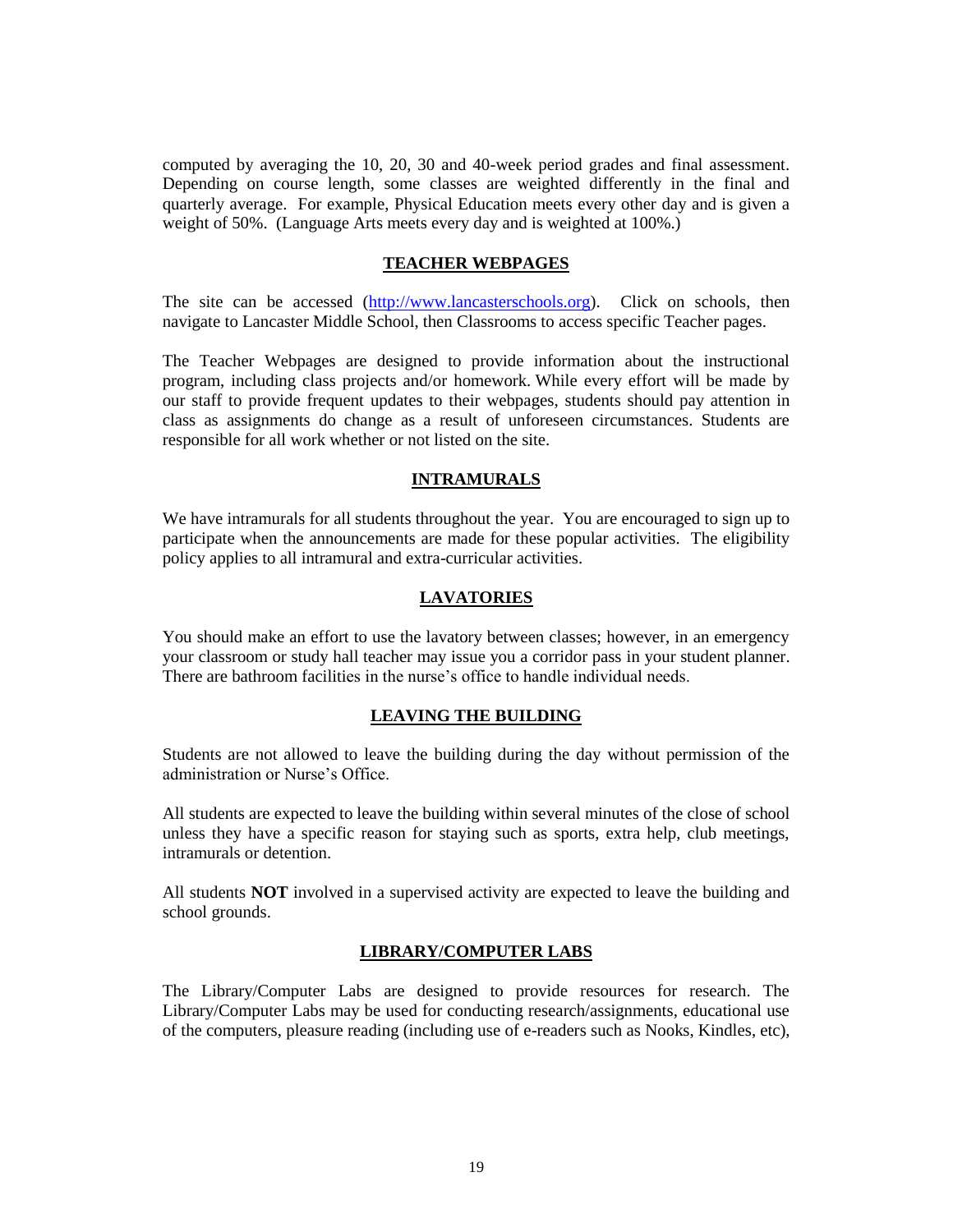and individual silent studies. Students are welcome to use e-books, playaways, and receive assistance with any web 2.0 tools.

In order to use the Library/Computer Labs during study hall or lunch, a student must come directly from their study hall with a pass from his or her study hall teacher prepared with work to do. Research passes may be required. The subject teacher for whom you have an assignment must issue the research pass. Upon entering, all students must sign in on the attendance sheet. Students are expected to work quietly and remain in the Library for the entire class period. Failure to follow Library rules and staff requests may result in loss of Library privileges and disciplinary action. Printing and copy machines are for school work only.

If you wish to use the Library/Computer Labs after school, you must come directly to the library after retrieving your items from your locker. If you are coming from a club or a teacher, you must have a pass from that teacher. Only students who need to use the Library/computer labs for school-related purposes are permitted in the media center after school.

The staff is here to assist students, faculty and staff in locating and using the many varied resources and services efficiently.

| <b>NAME</b>             | <b>USER NAME</b> | <b>PASSWORD</b> |
|-------------------------|------------------|-----------------|
| <b>EBSCO</b>            | lancsd           | ams             |
| remote access (home)    | lancsd           | ams             |
| The Eighties in America |                  | <i>lmsmedia</i> |
| remote access (home)    |                  | lmsmedia        |
| FACTS.com               | lancfacts        | facts           |
| remote access (home)    | lancfacts        | facts           |
| <b>GREAT ATHLETES</b>   |                  | <i>lmsmedia</i> |
| remote access (home)    |                  | <i>lmsmedia</i> |
| <b>GROLIER ONLINE</b>   | nystate 1264     | novelhome       |
| No remote access        |                  |                 |
| NOVEL.                  |                  |                 |
| remote access (home)    |                  | empirelink      |
| Salem Health            |                  | <i>lmsmedia</i> |
| remote access (home)    |                  | <i>lmsmedia</i> |
| <b>Salem History</b>    |                  | <i>Imsmedia</i> |
| remote access (home)    |                  | <i>lmsmedia</i> |
| Soundzabound            | lancasterms      | lancasterms     |
| remote access (home)    | lancasterms      | lancasterms     |
| Worldbook               |                  |                 |
| remote access (home)    | lancworldbk      | lanclcsd        |

## **Media Center Software, Usernames and Passwords:**

## **LOCKERS**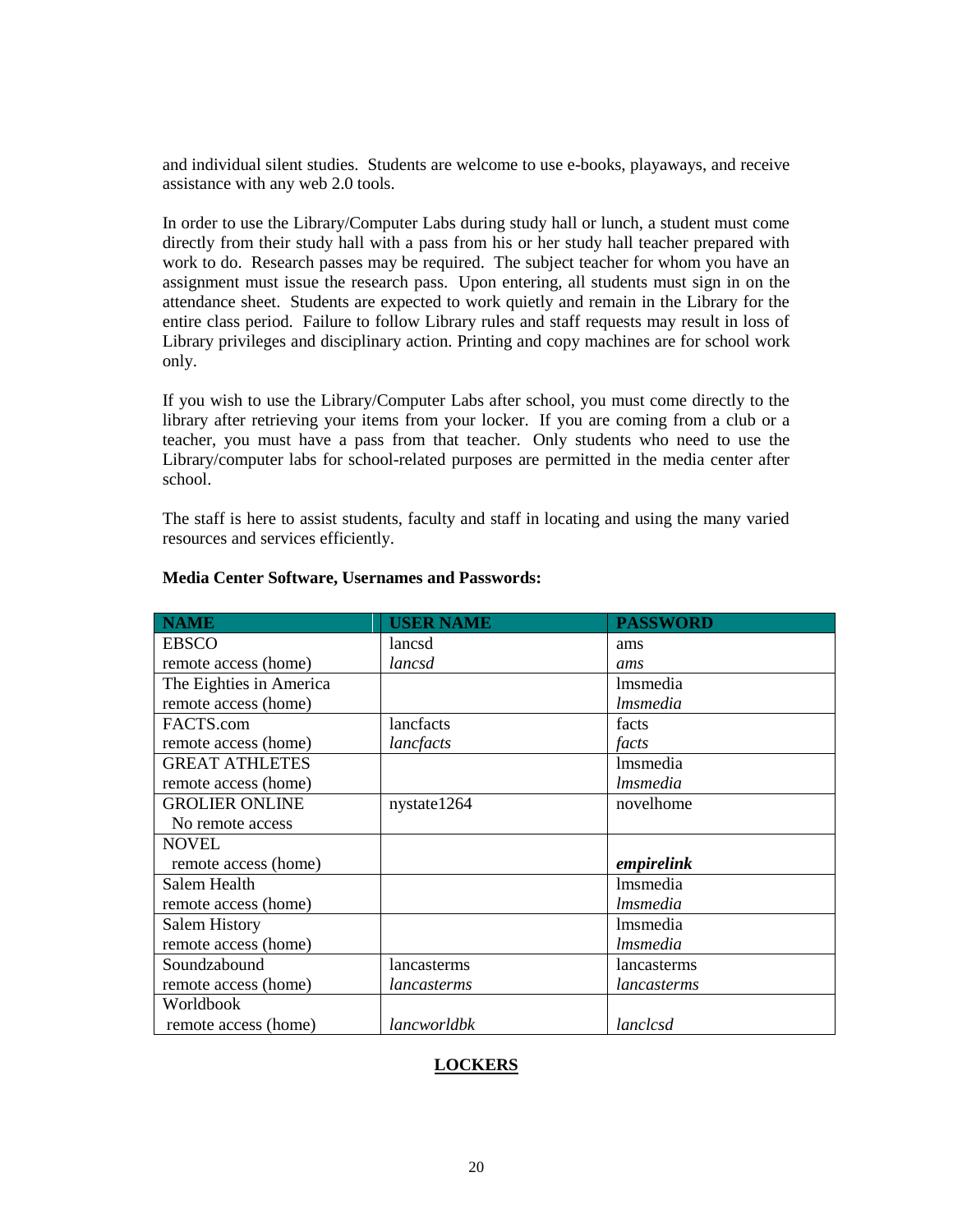Our school is equipped with corridor lockers that have been provided for the safe storage of your books and articles of clothing. Each of you will be provided with one locker. We hope that you will be careful of your own belongings and considerate of those things belonging to others. You are responsible for your locker and the contents of your locker at all times. It is your responsibility to make certain that your locker is properly locked each time you leave it. **You should not give your combination to other students.** If you ignore these directions, your locker will offer you little security for your belongings.

When you received your schedule, you were given your corridor locker assignment. You may not change your locker for any reason. It should be kept neat and clean. Do not apply stickers or gummed labels to either the inside or the outside of your locker.

It is required that you plan your activity so that you need to go to your locker as infrequently as possible. If you plan ahead, you will need to stop at your locker only when you arrive at school in the morning, again at lunch time and finally at dismissal time. You are not to put your own padlock on your corridor locker. Only locks purchased within Lancaster Central schools may be used on your locker. All other locks will be removed. Students needing to get to their lockers after school hours must get permission from the office beforehand.

## **NATIONAL JUNIOR HONOR SOCIETY**

Students invited to apply to this prestigious organization must meet the criteria based on scholarship, citizenship, service, leadership and character. Students must have earned a 95% for continuous quarters and must maintain these high grades. In addition to the five attributes of NJHS, students must write a written response on a given topic. Teachers and staff will rate the students in the areas of leadership, character, and citizenship. Monthly meetings are held after school and NJHS members are expected to be involved in our service opportunities. Required completion of service hours is expected. If these criteria are not upheld, the student may be dismissed from NJHS.

## **PEER MEDIATION**

Peer Mediation is a program designed to help students settle non-bullying conflicts in a non-violent way with the help of student mediators. The use of the Peer Mediation program can be accomplished by filling out a Peer Mediation Request Form. These forms can be obtained from a counselor, the Principal, or from the Peer Mediation advisor. Once the form is filled out, you can return it to the counseling office or to the Peer Mediation Advisor. Each request will be taken seriously and kept confidential.

## **PHYSICAL EDUCATION POLICIES**

Physical Education is a full year course that meets every other day. In order to participate in P.E. class students must be properly attired.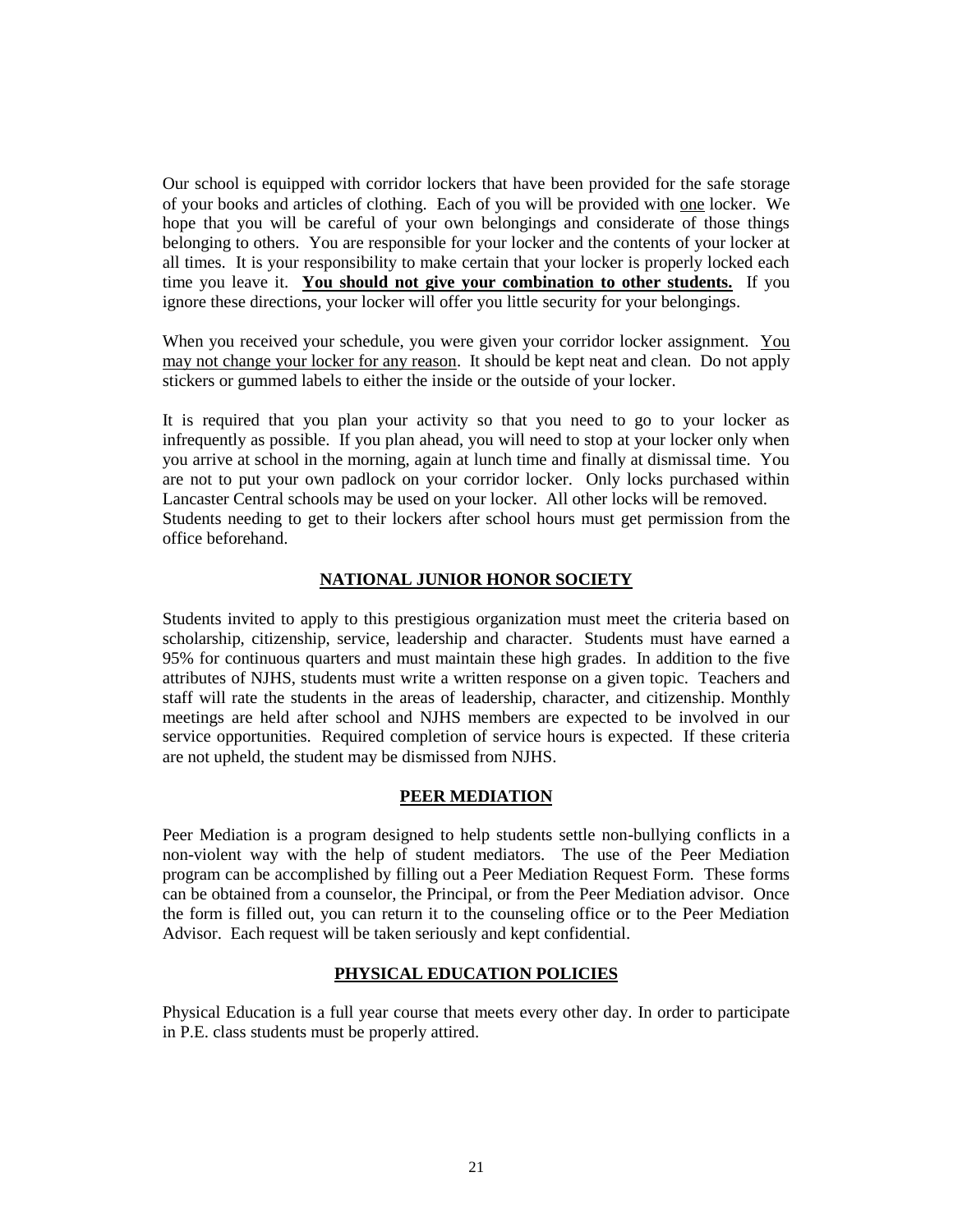- **SHORTS NO** zippers and **NO** cut off jeans.
- **SHIRTS** tee and/or sweat shirts and no tank tops. Shirts must have sleeves
- **SNEAKERS/SOCKS** athletic sneakers only.
- P.E. attire **MUST BE DIFFERENT** from school clothes worn that day.
- **ALL JEWELRY MUST BE REMOVED** for the student's safety. This includes facial jewelry and piercings.
- **NO AEROSAL SPRAYS are allowed (including perfumes and colognes)**

All valuables are to be stored in your hall locker. We are **NOT** responsible for lost or stolen items. Personal items should be put in the lockers; nothing should be left on the locker room floor. **You should use a lock on the locker for the PE period only.** Locks left after the class period will be removed.

Backpacks and jackets are not allowed in the locker rooms.

Purses and books are not allowed in P.E. instruction areas.

**NO FOOD, GUM or BEVERAGES** are allowed in the gym, locker rooms or the fitness room (water only).

Protective eye guards are available in the P.E. Office.

The grade for P.E. is numeric and will be part of the student's overall grade point average.

## **PROHIBITED SUBSTANCES/TOBACCO**

Federal law and Board Policy prohibit any type of substance use/abuse, including the use of tobacco, in any form (including "look-a-likes," i.e. e-cigarettes) on school property or at school functions.

The use of alcoholic beverages of any kind, as determined by law, is prohibited at all times on school property and at school functions. This includes all school-sponsored functions both on District property and away. Students are prohibited from possessing, consuming, selling, attempting to sell, distributing or exchanging alcoholic beverages or illegal substances or being under the influence of either. Energy drinks are prohibited as well.

## **PROMOTION POLICY**

At Lancaster Middle School, it is expected that all students will successfully meet their requirements for all their courses.

However, in the event of a course failure (course final average below 65%) in Language Arts, Math, Social Studies and/or Science, the following procedures will apply:

- 1. In the event of **one** course failure in the above-mentioned subjects, a student will be promoted to the next grade with a strong recommendation to successfully complete the summer school remedial course in that subject.
- 2. In the event of **two** or more failures in the above-mentioned subjects, a student has two options: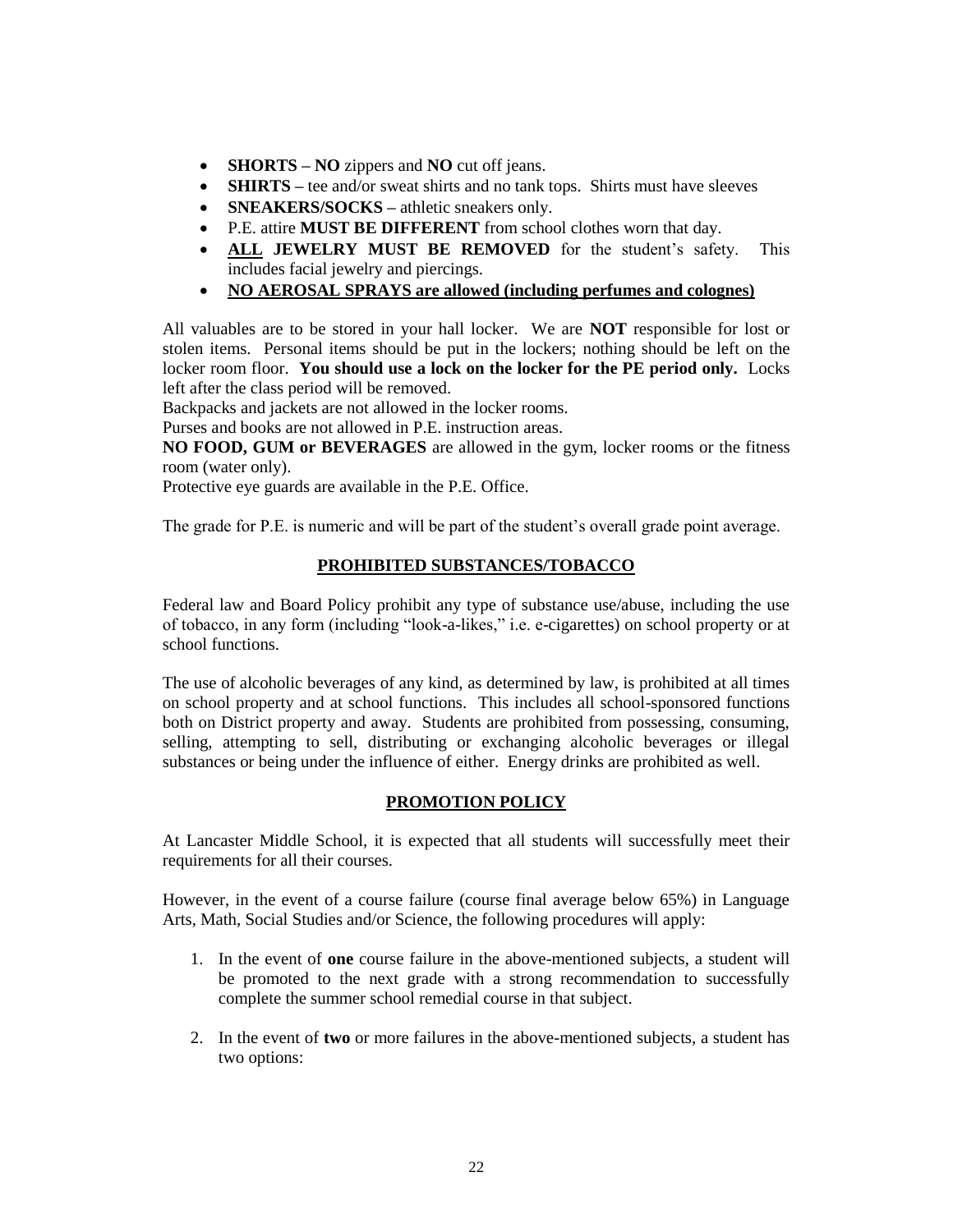- 3. A student can attend summer school in the subject(s) determined by the LMS administration. If a student successfully completes the summer remedial program in those subjects, he/she will be promoted to the next grade level.
- 4. If the parent/guardian elects not to have their child attend the summer school program or a student is not successful, that child may be retained.

## **PUNCTUALITY TO CLASS/CORRIDORS**

You are expected to be on time for your classes. A four-minute passing time has been found to be sufficient. If a teacher detains you, ask for a pass to your next class. Students in the corridor without a written pass will be escorted back to the location they came from.

## **SCHOOL FINES**

If you lose or damage a textbook or a library book during the school year, you will be held accountable for the cost to replace that book and a fine will be charged. A letter will be mailed home to report that a book has been lost or damaged, along with an expectation that the student will need to pay for the lost or damaged book. Letters will also be mailed home if there are outstanding debts for other items, including damage to school property. The fines will be collected in the main office.

#### **SCHOOL STORE**

The school store is located in the cafeteria for your convenience. Pens, pencils, folders, notebooks, calculators and other supplies are available for purchase at a low cost. The school store is open during lunchtime. School store workers will be selected from students who have applied, are in good academic standing, and receive recommendations from their teachers.

## **SEARCH/SEIZURE BY SCHOOL PERSONNEL**

School officials are empowered to conduct reasonable searches of students and school property when there are reasonable grounds to believe that students may be in possession of drugs, weapons, alcohol, tobacco products or other materials ("contraband") in violation of District School Policy or State or Local Law. Students who bring contraband onto school grounds may be searched in order to secure the school environment. School property shall remain under the control of school officials and shall be subject to search at any time without notice. Police involvement may be warranted if illegal items are brought to school.

#### **STUDENT COUNCIL**

The student government at Lancaster Middle School has a mission to encourage student participation in school activities and service projects in order to create a positive school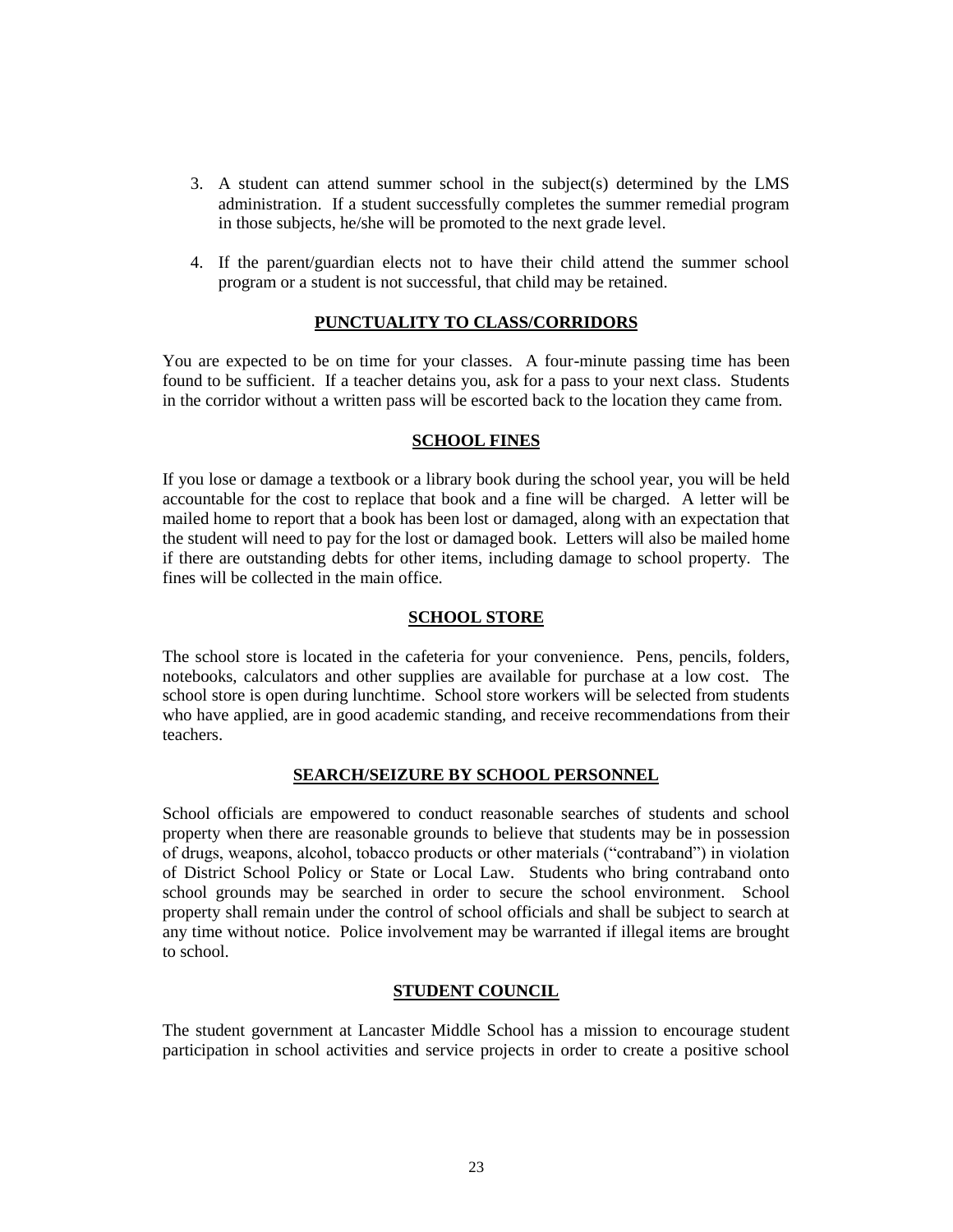environment. Members of the Student Council have certain responsibilities expected of them in order to organize an effective school government. If these responsibilities are not fulfilled, members may be removed from Student Council.

Student Council members are representatives of Lancaster Middle School and are expected to be respectable role models at the middle school level. If a Student Council member shows disrespect to any faculty or staff member or acts in a manner that is unacceptable as a school representative, he/she will be removed. According to the Student Council Constitution, officers must also maintain at least an 80% overall average while in office. If this does not happen, he/she may be placed on academic probation.

## **STUDY HALLS**

Some students will have a study hall as part of your schedule. It is important that you understand the following regulations concerning study halls:

- 1. You are expected to come to study halls prepared with something worthwhile to do including homework and/or appropriate reading materials on a daily basis.
- 2. For the benefit of all students, study halls are quiet times.
- 3. You may be allowed to use the Library or computer lab during study halls if you have signed up before homeroom. You cannot sign-up for the Library during lunch or any scheduled classes.
- 4. Before leaving study hall to go to a teacher for help, the agenda planner must be presented to the Study Hall supervisor.

## **STUDY HABITS**

School is really a full-time job. You must schedule a specific time and place for your work and do it regularly if you are to gain the most benefit from your school attendance.

The following thoughts might be helpful:

- 1. Have a definite time and place for your studying.
- 2. Find a comfortable, well-ventilated place with suitable light.
- 3. Avoid the presence of electronic devices or any other possible distractions.
- 4. Have only those items at hand that are necessary to your work.
- 5. Get enough sleep, exercise and recreation, but keep everything in "balance."
- 6. Study when you are fresh not when everything else has made you tired.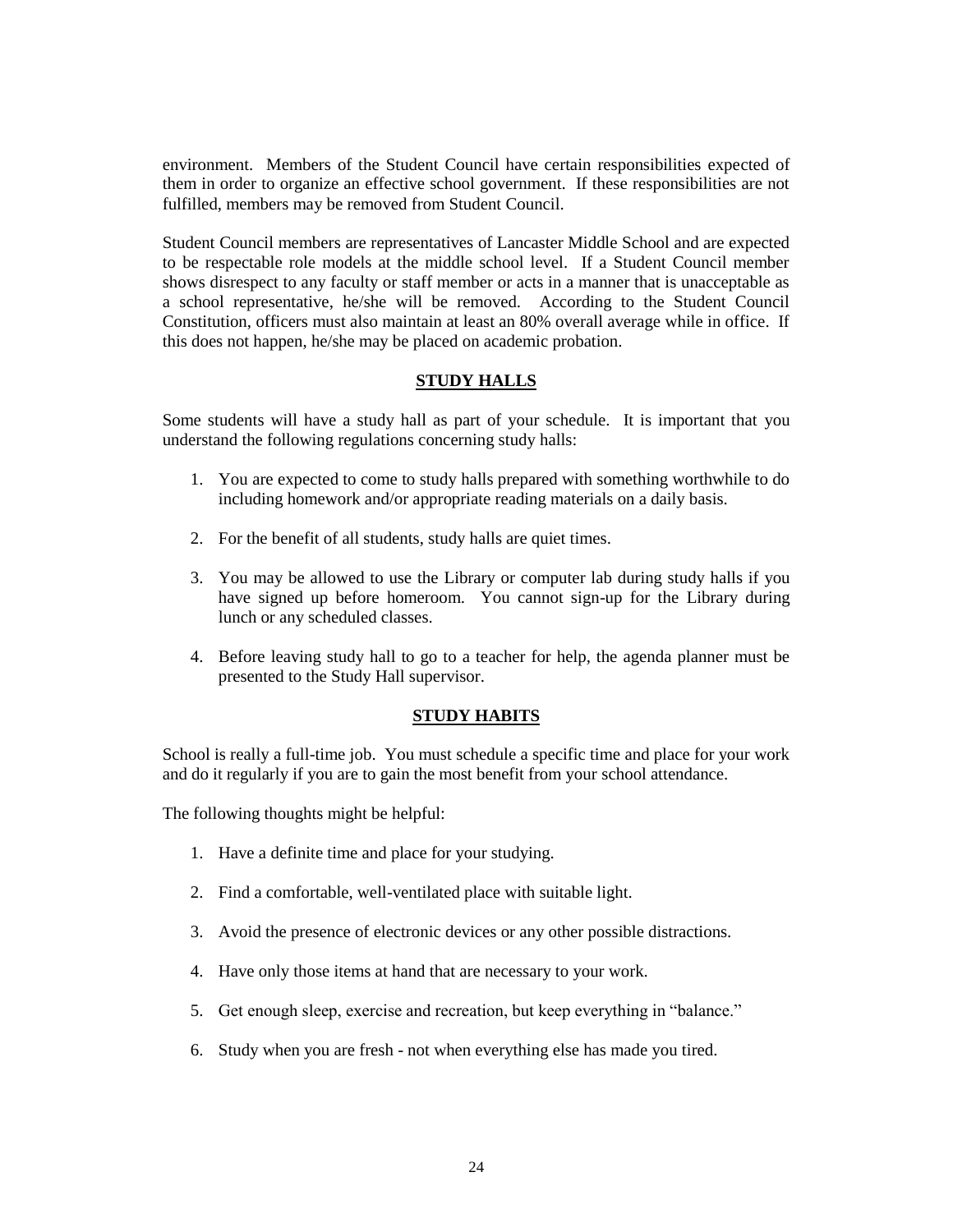- 7. Review a little each day as well as doing your current work. Don't try to learn everything at once - frequent shorter periods of study will help you retain the information better.
- 8. It is difficult to suggest a definite time allotment for your studying and your homework. The amount assigned each night differs from one time to another and from one class to another. Make a study plan so that you may allow enough time for all of your work. Make certain that you keep up with all of your work every day. Please, do not put off until tomorrow what you should do today.

#### **SUSPENSION PROCEDURES**

Students will be placed in the in-school suspension room within the school for class suspensions and/or full day suspensions for disciplinary reasons on the day of the incident. If there are subsequent days, students may complete the remaining days of their suspension at the Central Avenue alternative site.

Suspended students will adhere to the following rules:

- 1. When a student is suspended from school, the parent/guardian is notified of the circumstances. A follow-up letter indicating the reasons and duration of the suspension is mailed home.
- 2. When assigned to suspension, bring all of your books, folders, etc., since you will not be able to go to your locker.
- 3. If you miss any part of your suspension, you will make up the time missed.
- 4. You are expected to do school-related work.
- 5. You are to remain quiet and seated.
- 6. There are no pass privileges. Bathroom use is limited.
- 7. All students eat lunch together in the suspension room.
- 8. Throughout the duration of your suspension, you cannot practice or participate in extracurricular activities, interscholastic sports, and you may not attend any district or after school activities.
- 9. Suspension during the day may also include detention.
- 10. During the time that you are suspended, you cannot practice, participate in interscholastic sports, and you may not attend any district or after school activities.

## **TELEPHONE USE**

When an emergency arises, students are permitted to use the phone in the main office. Telephone calls are to be short and are not to be made during class time unless you have a pass. Phone calls from personal cell phones are not allowed from 7:35-2:30.

## **TEXTBOOKS**

The school provides textbooks for your use. These books are expensive and must be used for several years. When you use them, remember that someone will use them after, so be